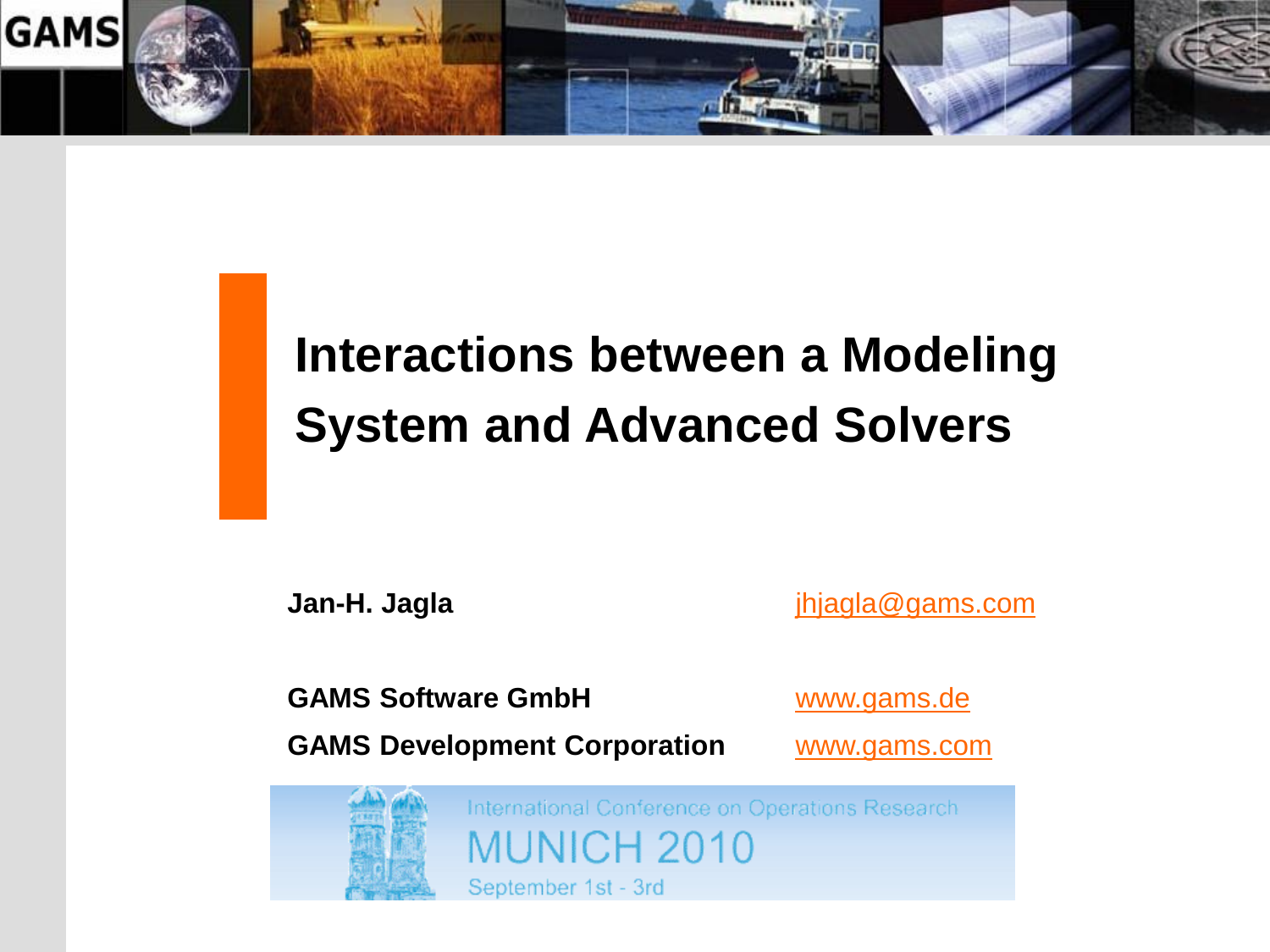

## **Agenda**

GAMS" Fundamental concepts

- Different layers with separation of
	- model and data
	- model and solution methods
	- model and operating system
	- model and interface

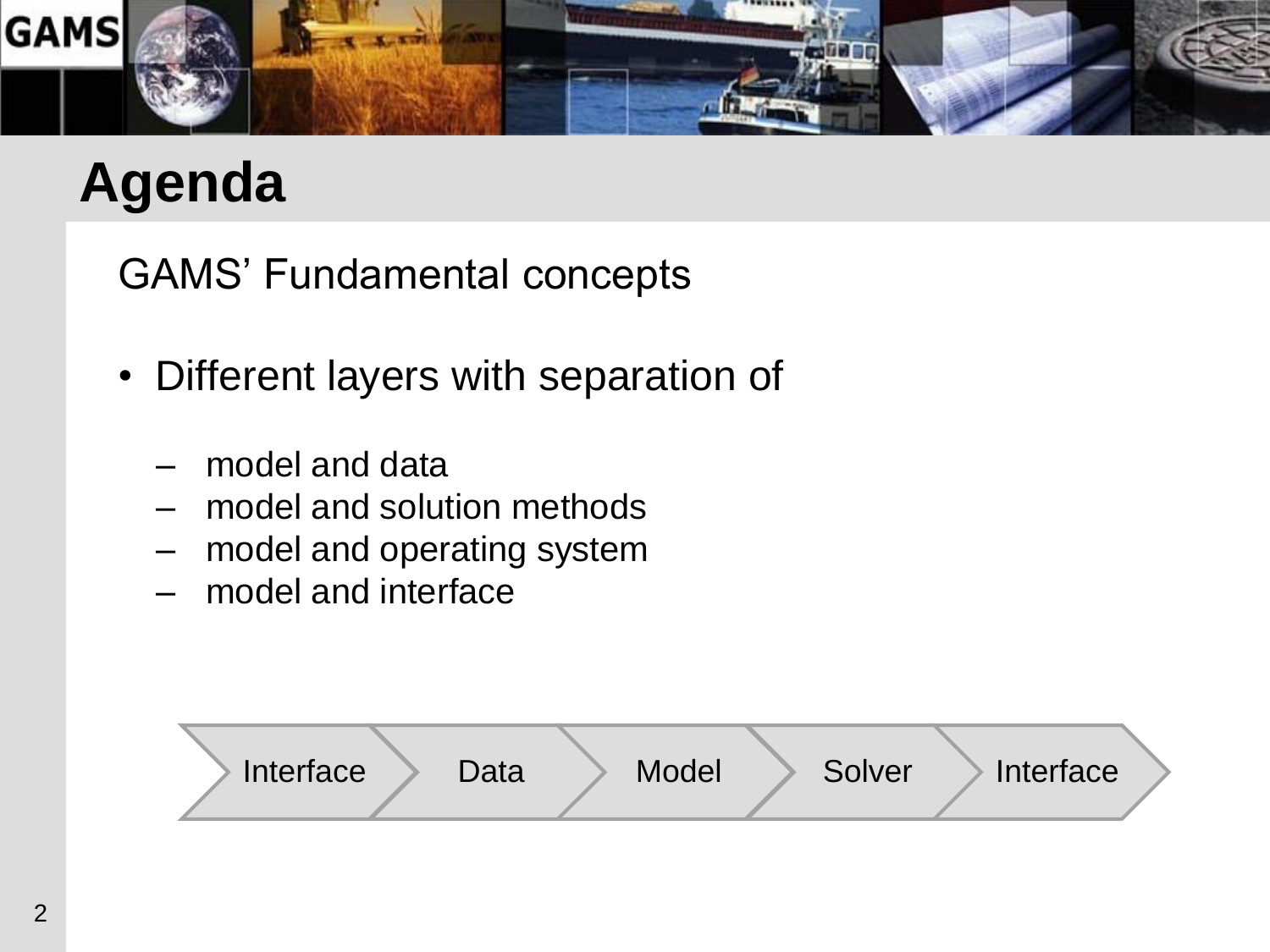

## **Agenda**

GAMS" Fundamental concepts

- Different layers with separation of
	- model and data
	- model and solution methods
	- model and operating system
	- model and interface

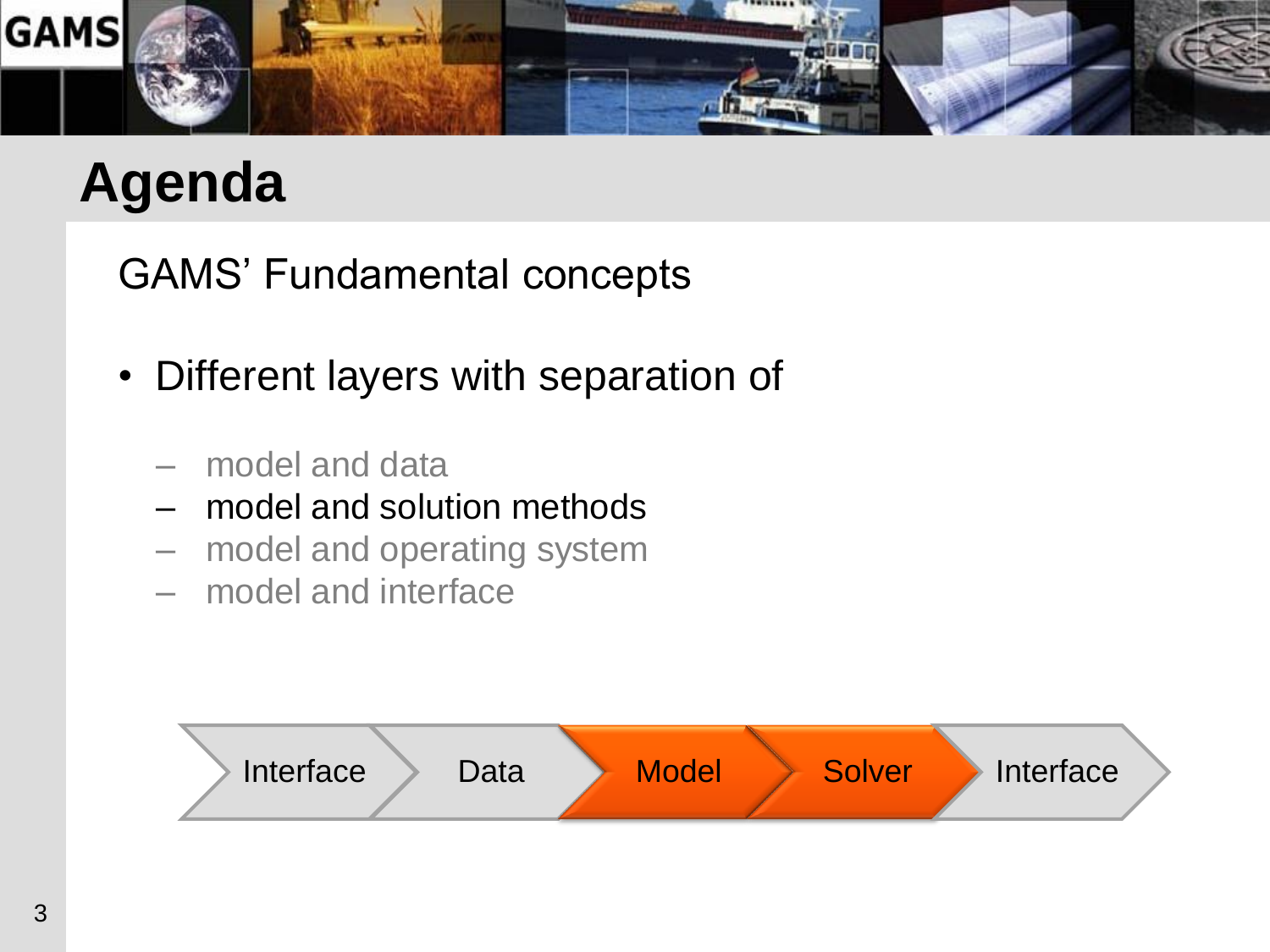

### **Solver Links**

#### **User**

• Standardized solver interface allows "hassle free" replacement of solvers: *option nlp=conopt;*

#### **Solver (Link) Developer**

- IO Library provides access to
	- Matrix
	- Function/Gradient/Hessian evaluations
	- Solution file writer
	- Output handling
	- GAMS Options (e.g. resource limit)

– …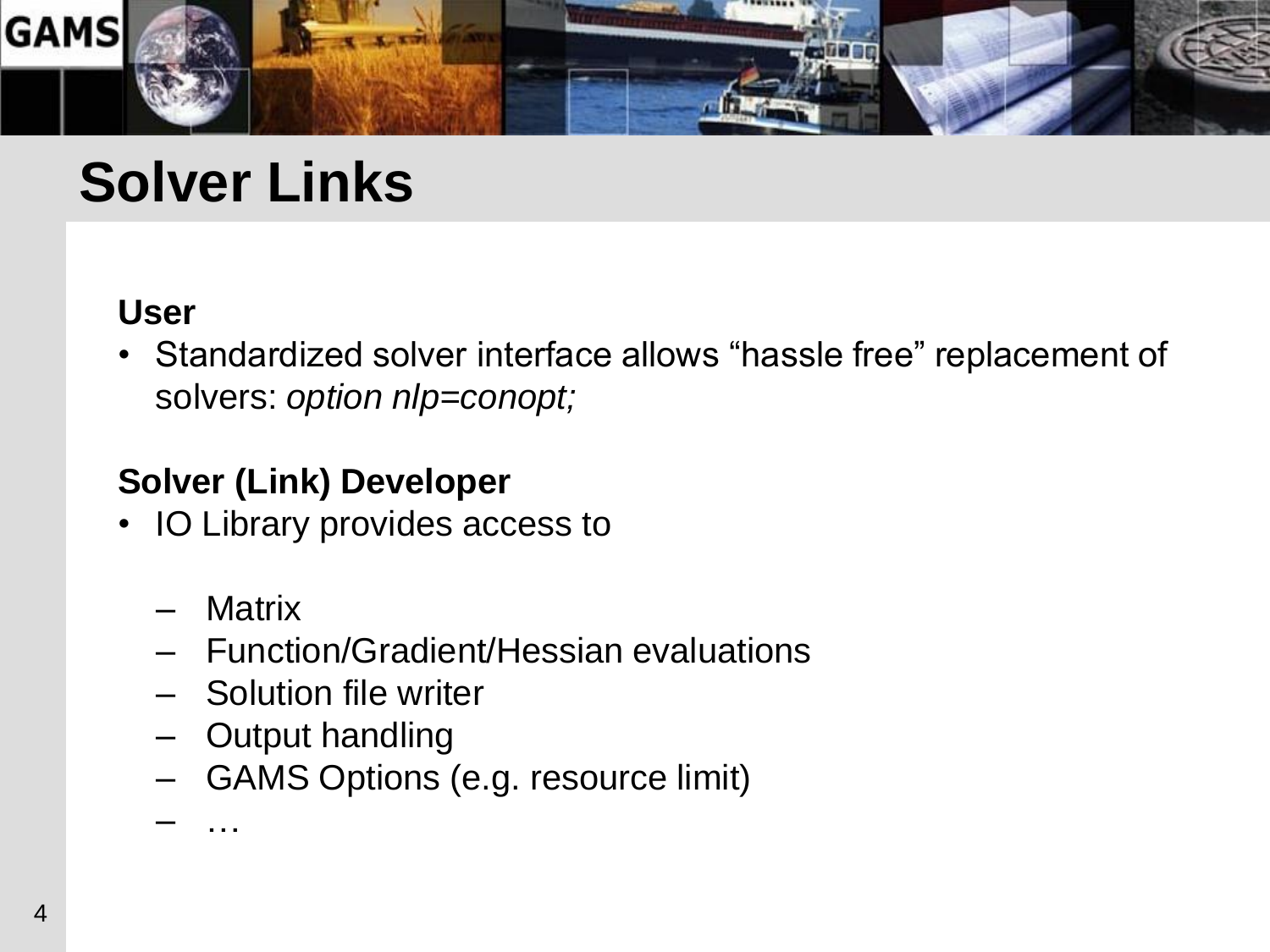

### **Reuse? What's that?!?**

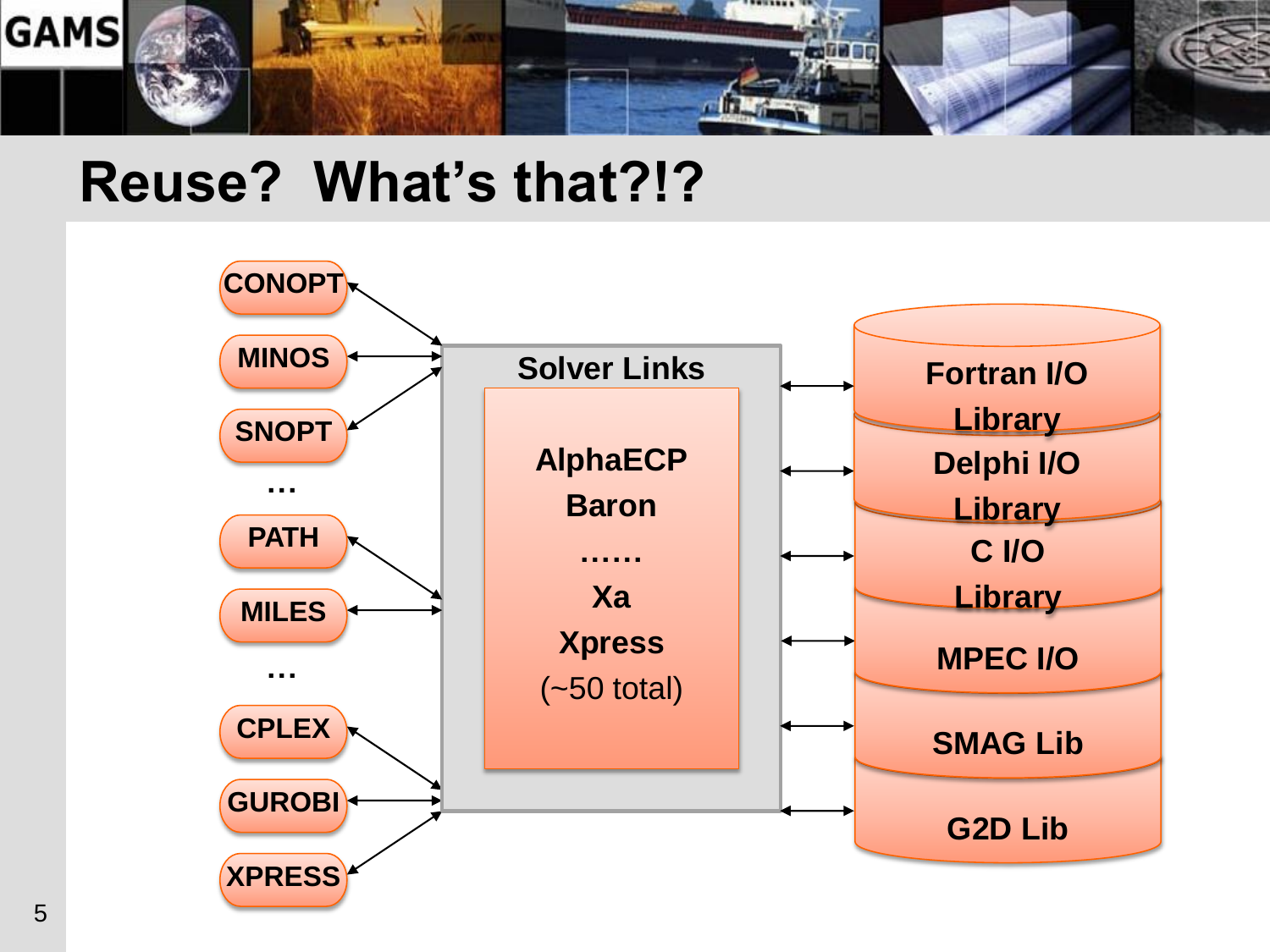

### **Multiple I/O Libraries**

### Advantages

- used for many years
- all architectures supported
- all GAMS-features available
- written by language experts
- ability to offer high quality link across platforms  $\rightarrow$  has been one factor of success

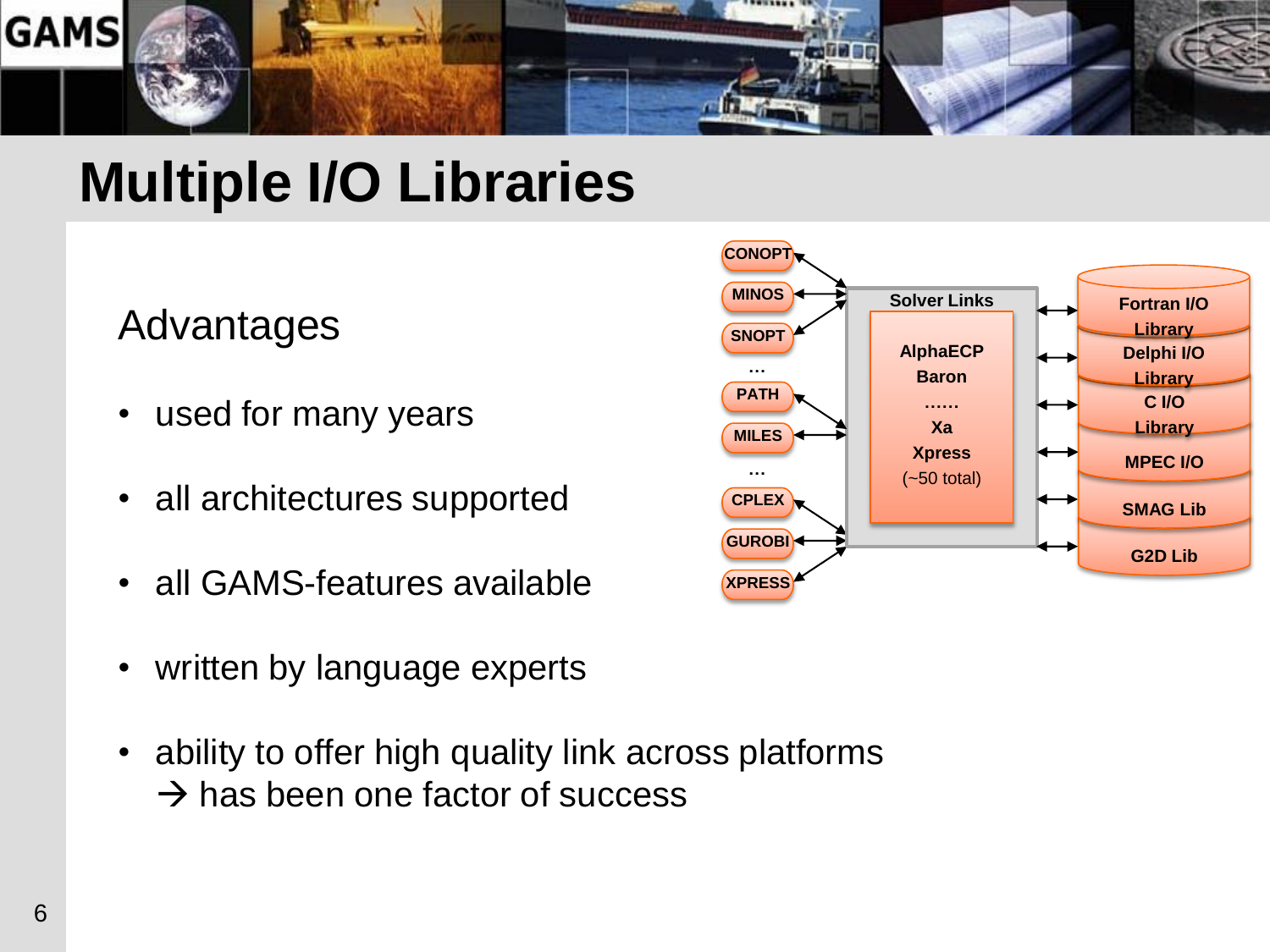

### **Multiple I/O Libraries**

### **Disadvantages**

• Not always intuitive to use Linking your Solver to GAMS - THE COMPLETE NOTES **(160 pages !!)**



- no automatic reformulation of objective func/var
- inconvenient to maintain
- painful to move 'inert mass' forward
- linking your solver (without buddy at GAMS) is very difficult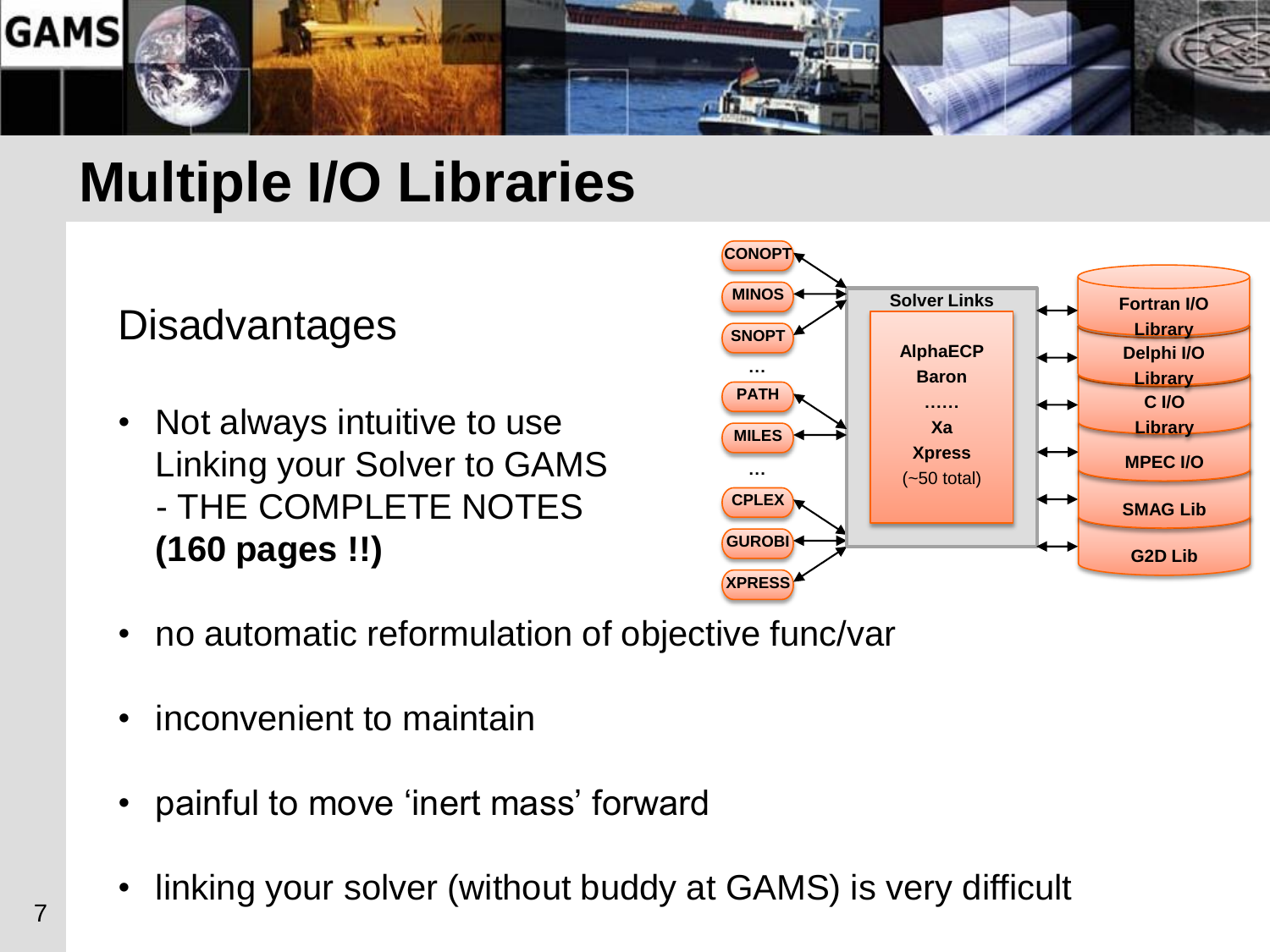

# **Single I/O Object**

- Interfaces to all common programming languages  $C(++)$ ,  $C#$ , Delphi, Java, VB(A), Fortran, Python, … **and** support on all platforms
- In-core communication between GAMS and the solver, making potentially large model scratch files unnecessary
- Make common link codes available inside object
- Support MP and Complementarity Models
- Automatic reformulations
- Open architecture

### **G**ams **M**odeling **O**bject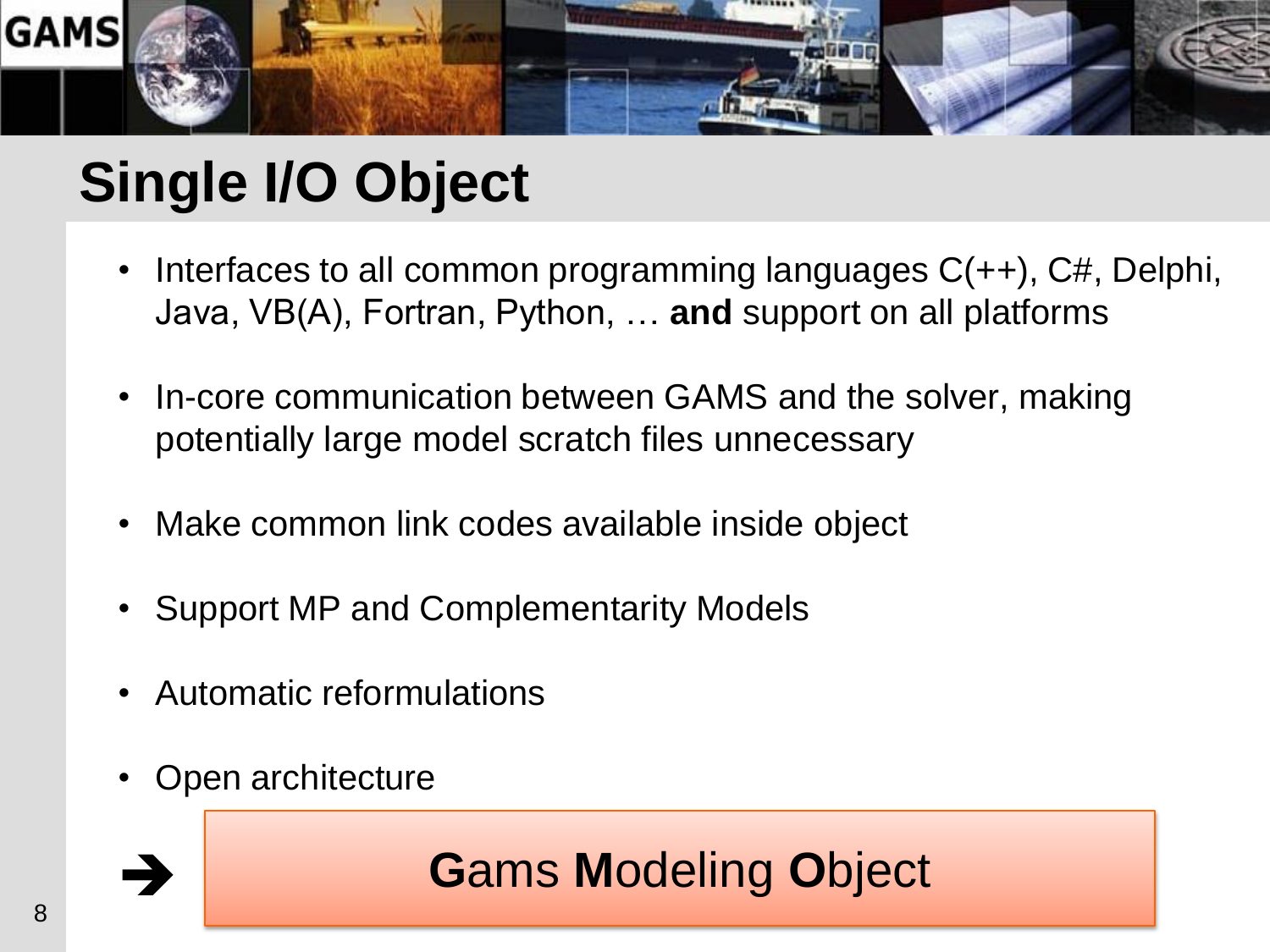

# **Single I/O Object**

- Interfaces to all common programming languages  $C(++)$ ,  $C#$ , Delphi, Java, VB(A), Fortran, Python, … **and** support on all platforms
- In-core communication between GAMS and the solver, making potentially large model scratch files unnecessary
- Make common link codes available inside object
- Support MP and Complementarity Models
- Automatic reformulations
- Open architecture

### **G**ams **M**odeling **O**bject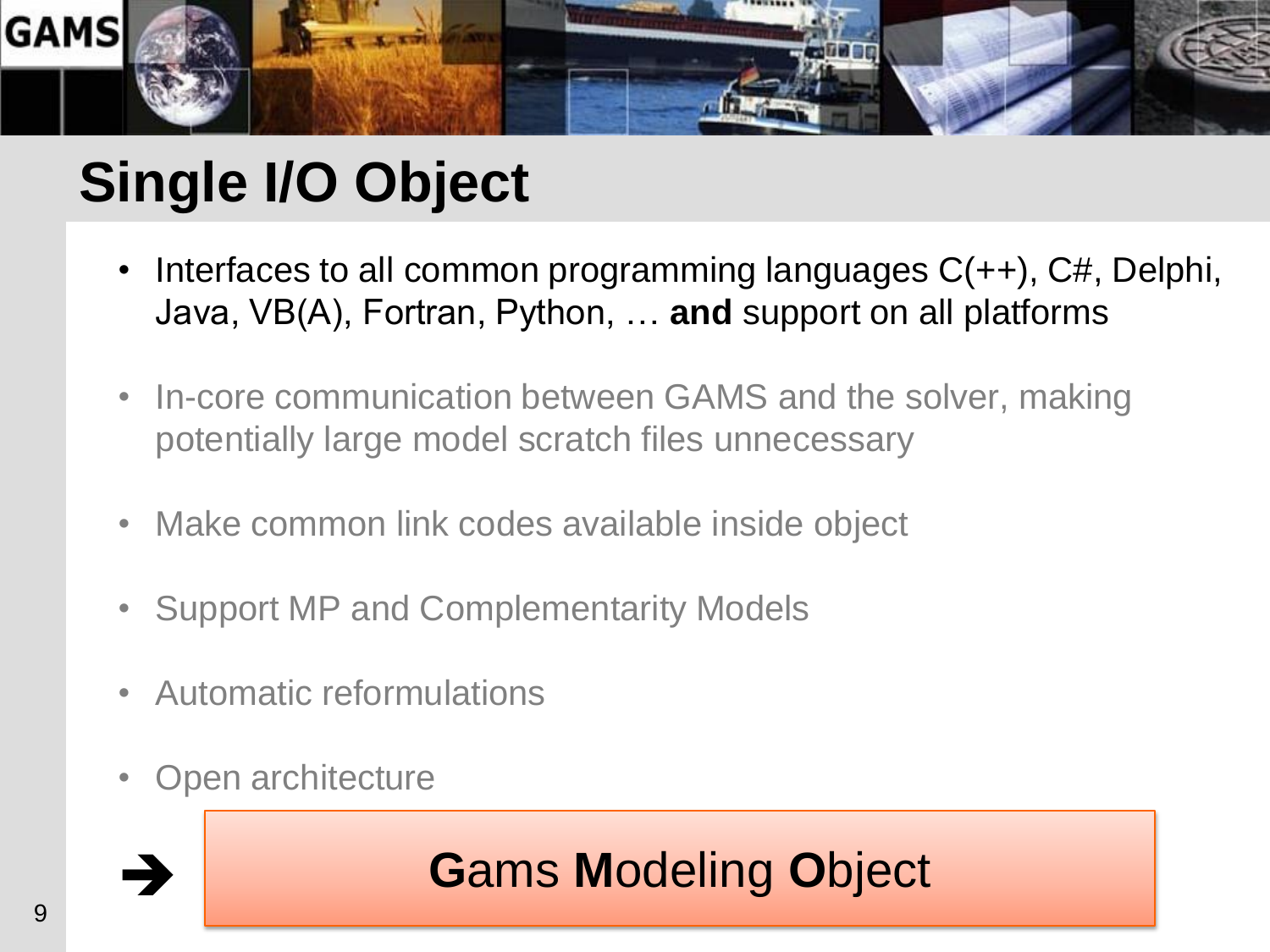

### **Automated Generation of APIs**

#### 'The GAMS Wrapper'

- API is defined using the GAMS language
- A tool written in GAMS is used to regenerate APIs for all languages
- Executed on request and nightly

| <b>PE gamside: C:\tmp\tmp.gpr - [C:\home\Jan\vs8_alpha\src\apiwrap\gmoapi.gms]</b>           |                                           |  |  |  |
|----------------------------------------------------------------------------------------------|-------------------------------------------|--|--|--|
| IDE File Edit Search Windows Utilities Model Libraries Help                                  |                                           |  |  |  |
| $\sim$ mkcop<br>$\mathbf{E}$<br>$\mathbf{V}_{\text{eff}}$<br>$\blacksquare$<br>$\{a\}$<br>64 | $\overline{\phantom{a}}$<br><b>bl</b>     |  |  |  |
| gmoapi.gms                                                                                   |                                           |  |  |  |
| * Properties reading/writing data that originally came from control vectors                  | $\hat{\phantom{a}}$                       |  |  |  |
| cmoModelTvpe<br>.int. ( r. aetHodelTvpe , w. modeltvpe<br>$\Delta$                           | Model Type                                |  |  |  |
| .GetRows<br>cano II<br>$int.$ $r$                                                            | Number of equations                       |  |  |  |
| . GetC <sub>0</sub> 1 <sub>5</sub><br>cmoN<br>Hint. For                                      | Number of variables                       |  |  |  |
| cmoScaleOpt<br>(int, (tr, w).ScaleOpt                                                        | Scaling Flag                              |  |  |  |
| cmoSense<br>.v.setObiSense<br>.int. ( r.direction                                            | Direction of optimization                 |  |  |  |
| .GetObiVar .w.SetObiVar<br>cmoObiVar<br>(int, t, r)                                          | Objective variable index                  |  |  |  |
| cmoOptFile<br>(int.((r, w).OptFile                                                           | Ontfile Number                            |  |  |  |
| cmoPriorOpt<br>$(int.((r, w).$ prioropt                                                      | Priority Flag                             |  |  |  |
| qmoNLConst<br>(int.((r, w).niconst                                                           | length of NL constant pool                |  |  |  |
| .GetNonZeros.w.NZ<br>cmoNZ<br>$\int$ . int. $\int$ r                                         | Number of non zeros in contraints         |  |  |  |
| .GetNLNonZeros<br>cmoNLNZ<br>$int.$ $r$                                                      | Number on nonlinear non zeros in constrai |  |  |  |
| cmoNLN<br>.GetNLRows<br>$int.$ $r$                                                           | Number of nonlinear rows                  |  |  |  |
| .GetNLCn1s<br>cmoNLN<br>$int.$ $r$                                                           | Number of nonlinear columns.              |  |  |  |
| gmoObjRow<br>.GetObiRow<br>$int.$ $r$                                                        | Objective row index                       |  |  |  |
| cmoDictionary .int. ((r.w). Dictionary                                                       | Dictionary file written                   |  |  |  |
| .int. ((r.w).havebasis<br>cmoHaveBasis                                                       | Do we have basis                          |  |  |  |
| cmoNameOptFile .oSS.(r<br>.NameOptFile .w.SetNameOptfile                                     | Option file name                          |  |  |  |
| .NameSolFile .u.SetNameSolFile<br>cmoNameSolFile .oSS.(r<br>n.                               | Solution file name                        |  |  |  |
| cmoNameXLib<br>$.$ Name $D11$<br>.u.SetNameDLL<br>.055.1.5                                   | External Function Library Name            |  |  |  |
| cmoNameMatFile .oSS.(r<br>.NameMatFile , w.SetNameMatFile                                    | Matrix file name                          |  |  |  |
| .u.SetNameDict<br>cmoNameDict<br>.055.0r<br>.NameDict                                        | Dictionary file name                      |  |  |  |
| cmoNameParams . oSS. (r<br>.NameParams .v.SetNameParams<br>n                                 | Params file name                          |  |  |  |
| cmoNameInput<br>.055. r<br>.NameInput                                                        | Input file name                           |  |  |  |
| set f(en, tp, ea, ta) function and procedures /                                              |                                           |  |  |  |
| cmoLoadDataLegacv<br>$(0.\texttt{result.int}, 1.\texttt{msg.osS})$                           | Read GMO instance - Legacy Mode           |  |  |  |
| cmoInitData<br>. (0. result.int. 1. rows.int, 2. cols.int)                                   | Initializes GMO data                      |  |  |  |
| cmoCompleteData<br>. (0. result.int. 1. instname. CSS)                                       | Complete GMO data instance needs lots of  |  |  |  |
| cmoOMaker<br>. (0. result.int. 1. density. D)                                                | Create OP Info.                           |  |  |  |
| . (0. result.int. 1. colldx. PLIA. 2. rowIdx. PLIA. 3. coef. PDA)<br>cmodetObid              | Get Q matrix for objective                |  |  |  |
|                                                                                              |                                           |  |  |  |
| $\left\langle \right\rangle$<br>1.1                                                          | $\rightarrow$                             |  |  |  |

- $\rightarrow$  A change in the definition of the API immediately makes it into all language interfaces
- $\rightarrow$  No manual and therefore error-prone efforts required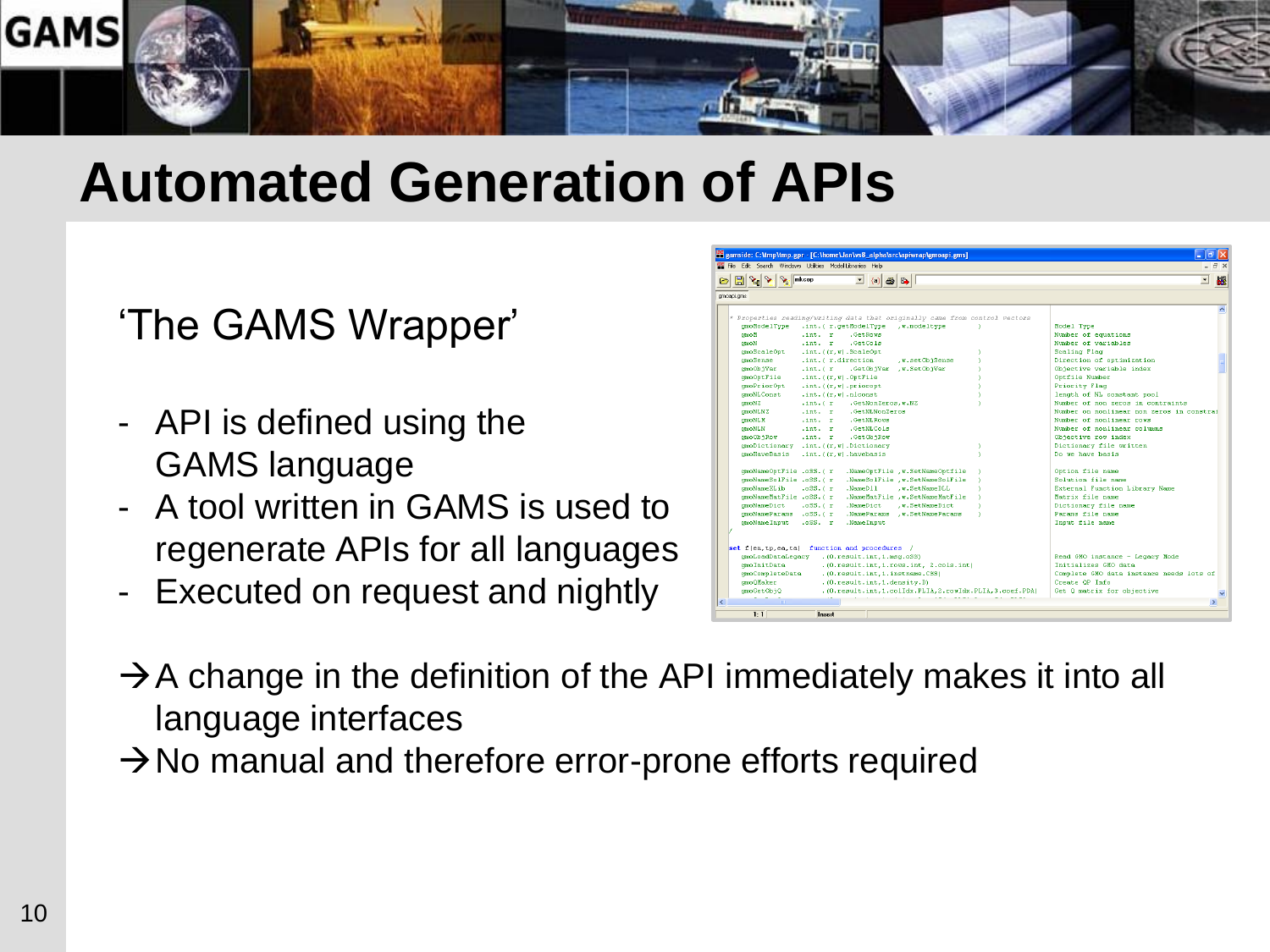

### **Automated Generation of APIs**

#### 'The GAMS Wrapper'

- Automated nightly testing
- API version checks
- Reusable for multiple GAMS component libraries
	- GMO
	- GAMS
	- GDX
	- Option

| <b>PE</b> gamside: C:\tmp\tmp.gpr - [C:\home\Jan\vs8_alpha\src\apiwrap\gmoapi.gms]                           |                                                                                                     |  |  |
|--------------------------------------------------------------------------------------------------------------|-----------------------------------------------------------------------------------------------------|--|--|
| IDE File Edit Search Windows Utilities Model Libraries Help                                                  |                                                                                                     |  |  |
| $\mathbf{V}_{\mathbf{c}}$<br><mark>❤</mark> mkcop<br>周<br>$\blacksquare$ (a)<br>$\bigoplus$ $\bigoplus$<br>☞ | 龈<br>$\blacktriangleright$                                                                          |  |  |
| gmoapi.gms                                                                                                   |                                                                                                     |  |  |
| * Properties reading/writing data that originally came from control vectors                                  |                                                                                                     |  |  |
| gmoModelType .int.(r.getModelType , w.modeltype                                                              | Model Type                                                                                          |  |  |
| $time = r$<br>.GetRows<br>cano II                                                                            | Number of equations                                                                                 |  |  |
| $. GetC 0 1 \pi$<br>casoN<br>int. r                                                                          | Number of variables                                                                                 |  |  |
| cmoScaleOpt<br>(int, (tr, w).ScaleOpt                                                                        | Scaling Flag                                                                                        |  |  |
| cmoSense<br>.int. ( r.direction<br>.v.setObiSense                                                            | Direction of optimization                                                                           |  |  |
| cmoObiVar<br>.int.(r .GetObiVar .w.SetObiVar                                                                 | Objective variable index                                                                            |  |  |
| cmoOptFile<br>(int.((r, w).OptFile                                                                           | Ontfile Number                                                                                      |  |  |
| cmoPriorOpt<br>$(int.((r, w).$ prioropt                                                                      | Priority Flag                                                                                       |  |  |
| cmoNLConst<br>. int. $((r, v)$ . nlconst                                                                     | length of NL constant pool                                                                          |  |  |
| cmoNZ<br>.int. ( r .GetNonZeros, w.NZ                                                                        | Number of non zeros in contraints                                                                   |  |  |
| cmoNLN2<br>USBN P.C.<br>.GetNLNonZeros                                                                       | Number on nonlinear non zeros in constrai                                                           |  |  |
| $int.$ $r$<br>.GetNLRows<br>cmoNLN                                                                           | Number of nonlinear rows                                                                            |  |  |
| cmoNLN<br>.GetNLCols<br>$int.$ $r$                                                                           | Number of nonlinear columns                                                                         |  |  |
| amo Ob 1 Row<br>.int. r .GetObiRow                                                                           | Objective row index                                                                                 |  |  |
| cmoDictionary .int. ((r.w). Dictionary                                                                       | Dictionary file written                                                                             |  |  |
| cmoHaveBasis .int. ((r.w).havebasis                                                                          | Do we have basis                                                                                    |  |  |
| cmoNameOptFile .oSS.(r<br>.NameOptFile .w.SetNameOptfile                                                     | Ontion file name                                                                                    |  |  |
| cmoNameSolFile .oSS.(r<br>.NameSolFile .w.SetNameSolFile                                                     | Solution file name                                                                                  |  |  |
| cmoNameXLib<br>.055.0E<br>$.$ Name $D11$<br>.u.SetNameDLL                                                    | External Function Library Name                                                                      |  |  |
| cmoNameMatFile .oSS.(r<br>.NameMatFile , w.SetNameMatFile                                                    | Matrix file name                                                                                    |  |  |
| .u.SetNameDict<br>cmoNameDict<br>.035.1 <sub>Y</sub><br>.NameDict                                            | Dictionary file name                                                                                |  |  |
| .NameParams .v.SetNameParams<br>qmoNameParams . oSS. (r                                                      | Params file name                                                                                    |  |  |
| cmoNameInput .0SS. r<br>.NameInput                                                                           | Input file name                                                                                     |  |  |
|                                                                                                              |                                                                                                     |  |  |
| set f(en, tp, ea, ta) function and procedures /<br>(0, result, int, 1, max, 0.05)<br>cmoLoadDataLecacv       | Read GMO instance - Legacy Mode<br>Initializes GMO data<br>Complete GMO data instance needs lots of |  |  |
| cmoInitData<br>. (0. result.int. 1. rows.int, 2. cols.int)                                                   |                                                                                                     |  |  |
| cmoCompleteData<br>. (0. result.int.1. instname. CSS)                                                        |                                                                                                     |  |  |
| cmoONaker<br>. (0. result.int. 1. density. D)                                                                | Create OP Info.                                                                                     |  |  |
| . (0. result. int. 1. colldx. PLIA. 2. rowldx. PLIA. 3. coef. PDA)<br>$cmod$ $et 0b 10$                      | Get Q matrix for objective                                                                          |  |  |
|                                                                                                              |                                                                                                     |  |  |
| $\blacktriangleleft$                                                                                         | $\rightarrow$                                                                                       |  |  |
| 1:1<br>Insert                                                                                                |                                                                                                     |  |  |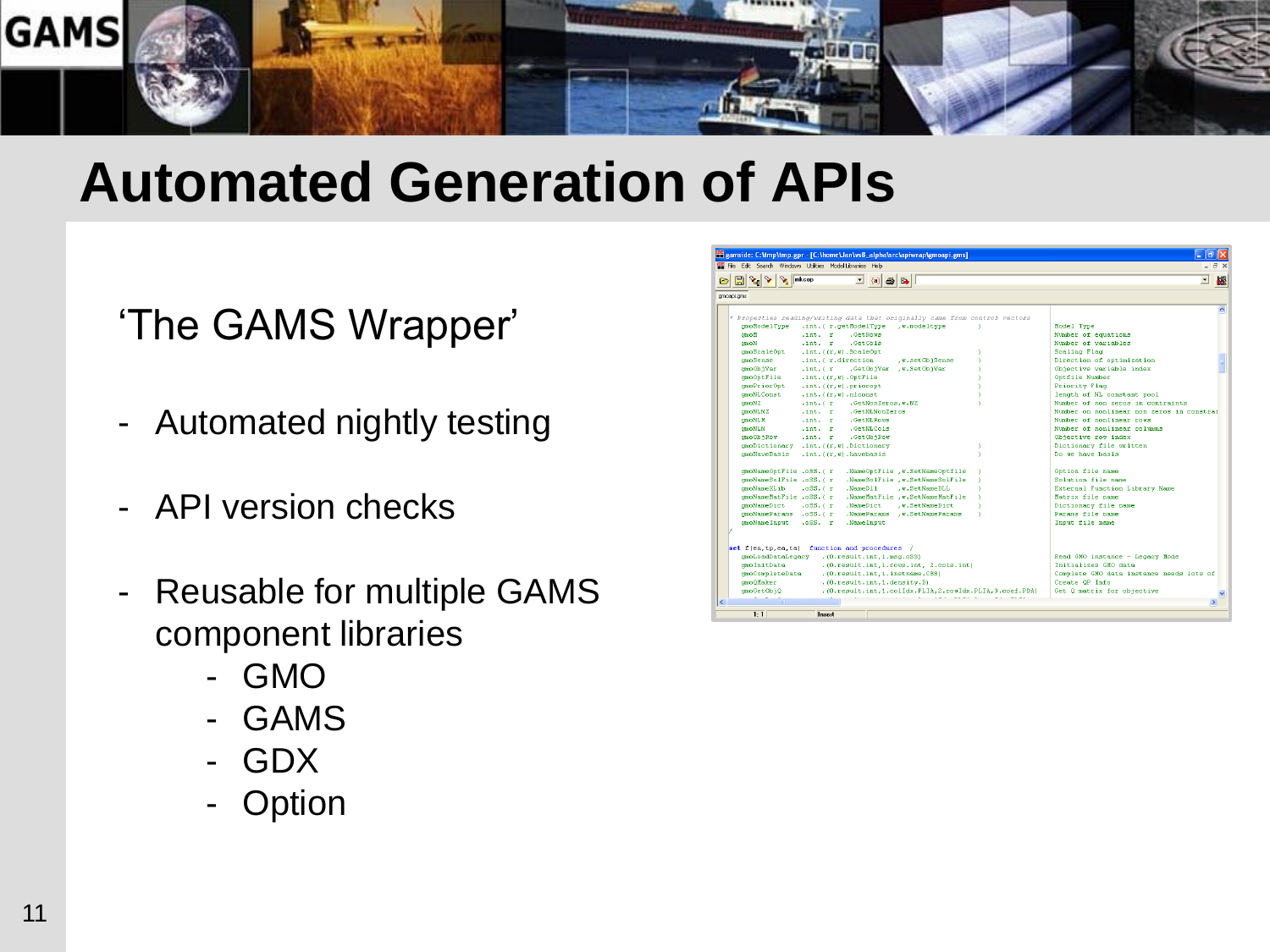

# **Distributed GAMS APIs**

- Component Libraries
	- GAMS
	- GDX
	- **Option**
- Supported languages
	- $C, C_{++}, C_{+}$
	- Delphi
	- Fortran
	- Java
	- VBA, VB.Net
	- **Python**
- Examples/Documentation

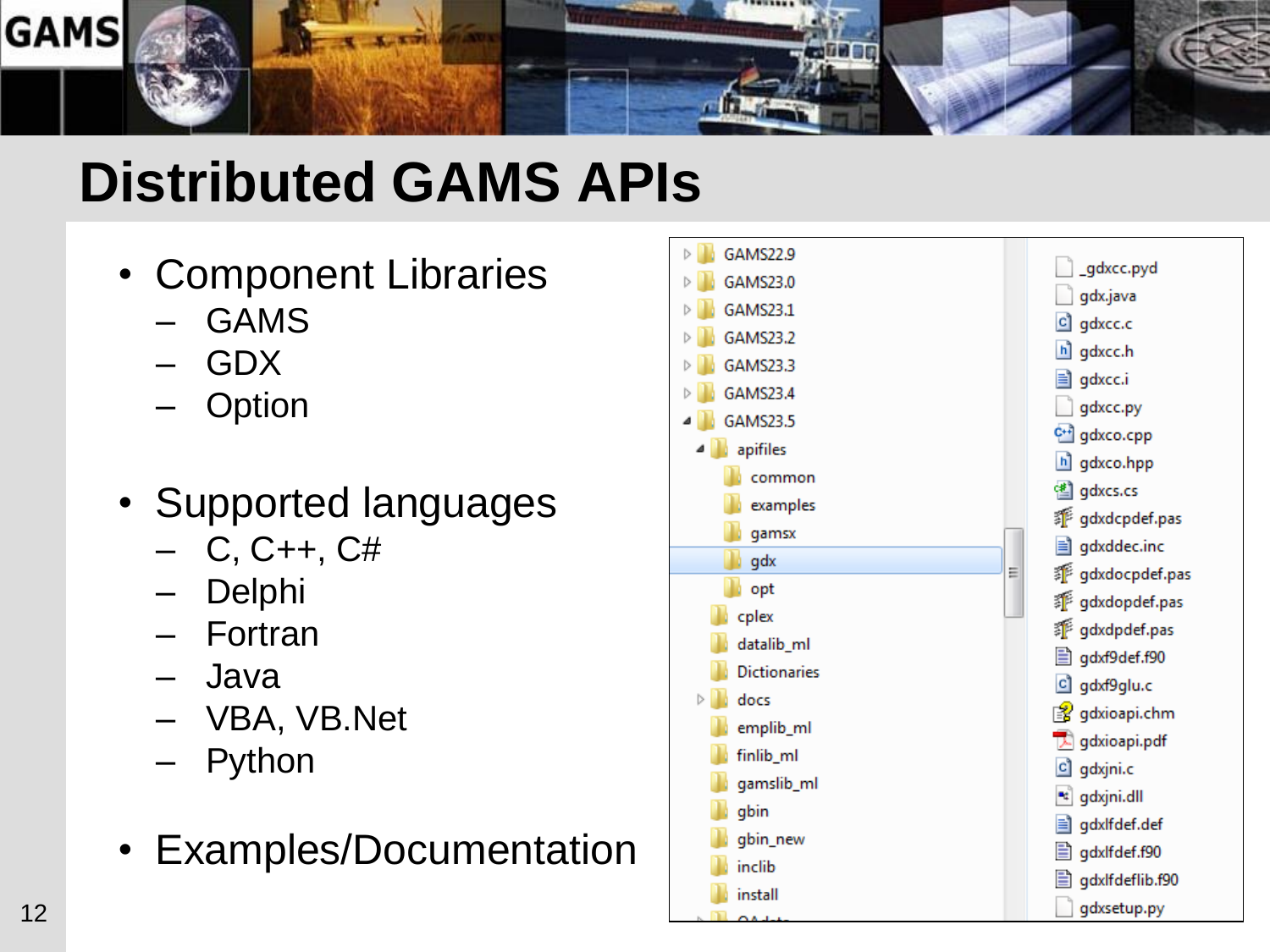

# **Single I/O Object**

- Interfaces to all common programming languages  $C(++)$ ,  $C#$ , Delphi, Java, VB(A), Fortran, Python, … **and** support on all platforms
- In-core communication between GAMS and the solver, making potentially large model scratch files unnecessary
- Make common link codes available inside object
- Support MP and Complementarity Models
- Automatic reformulations
- Open architecture

### **G**ams **M**odeling **O**bject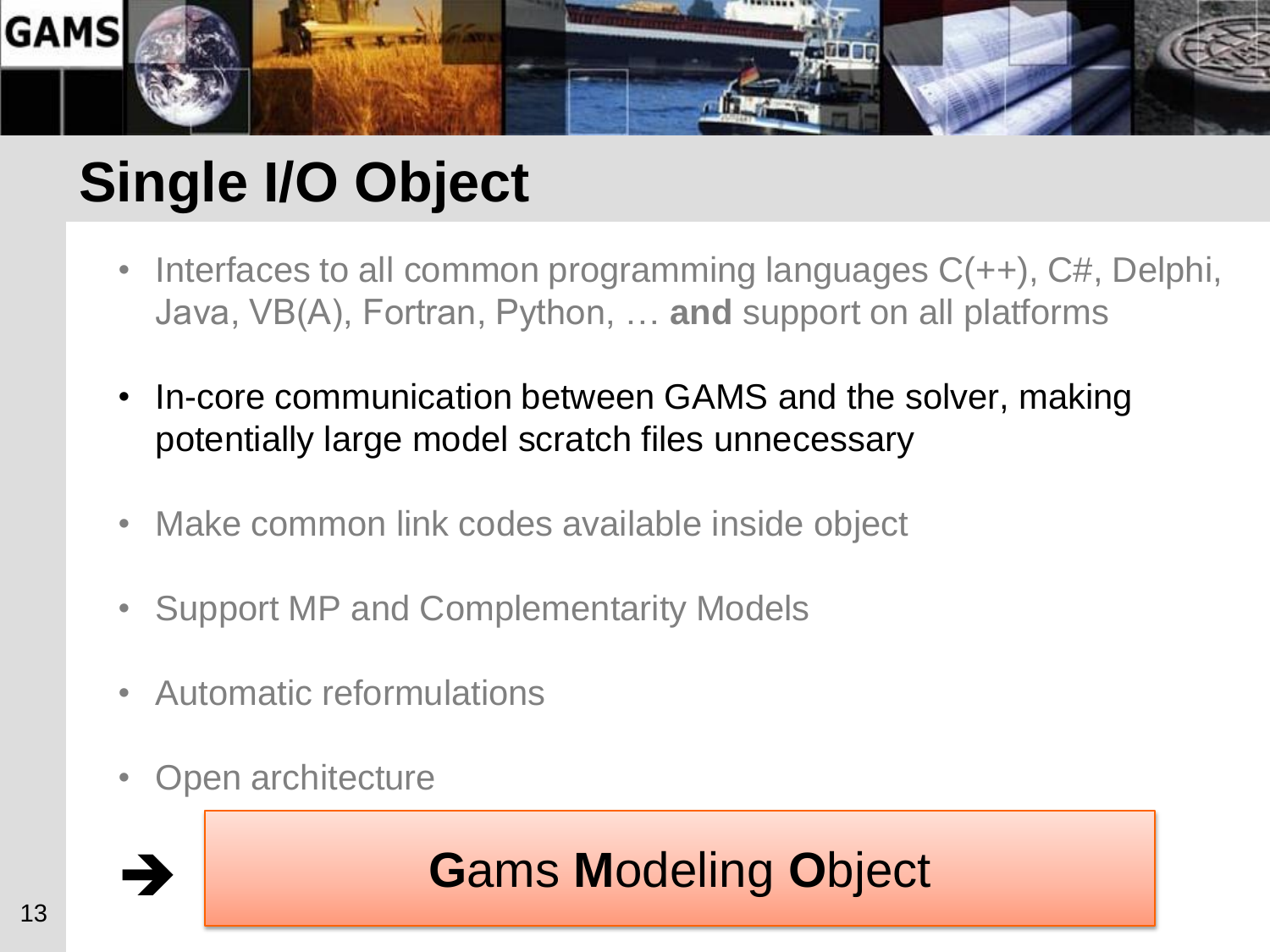

### **Solver Integration**

**solve mymodel minimizing z using lp mymodel.solvelink =** {ChainScript, CallScript, CallModule, AsyncGrid, AsyncSimulate, LoadLibrary};

- ChainScript: Solver process, GAMS vacates memory + Maximum memory available to solver + protection against solver failure (*hostile* link)
	- swap to disk
- Call{Script/Module}: Solver process, GAMS stays live + protection against solver failure (*hostile* link) + no swap of GAMS database
	- file based model communication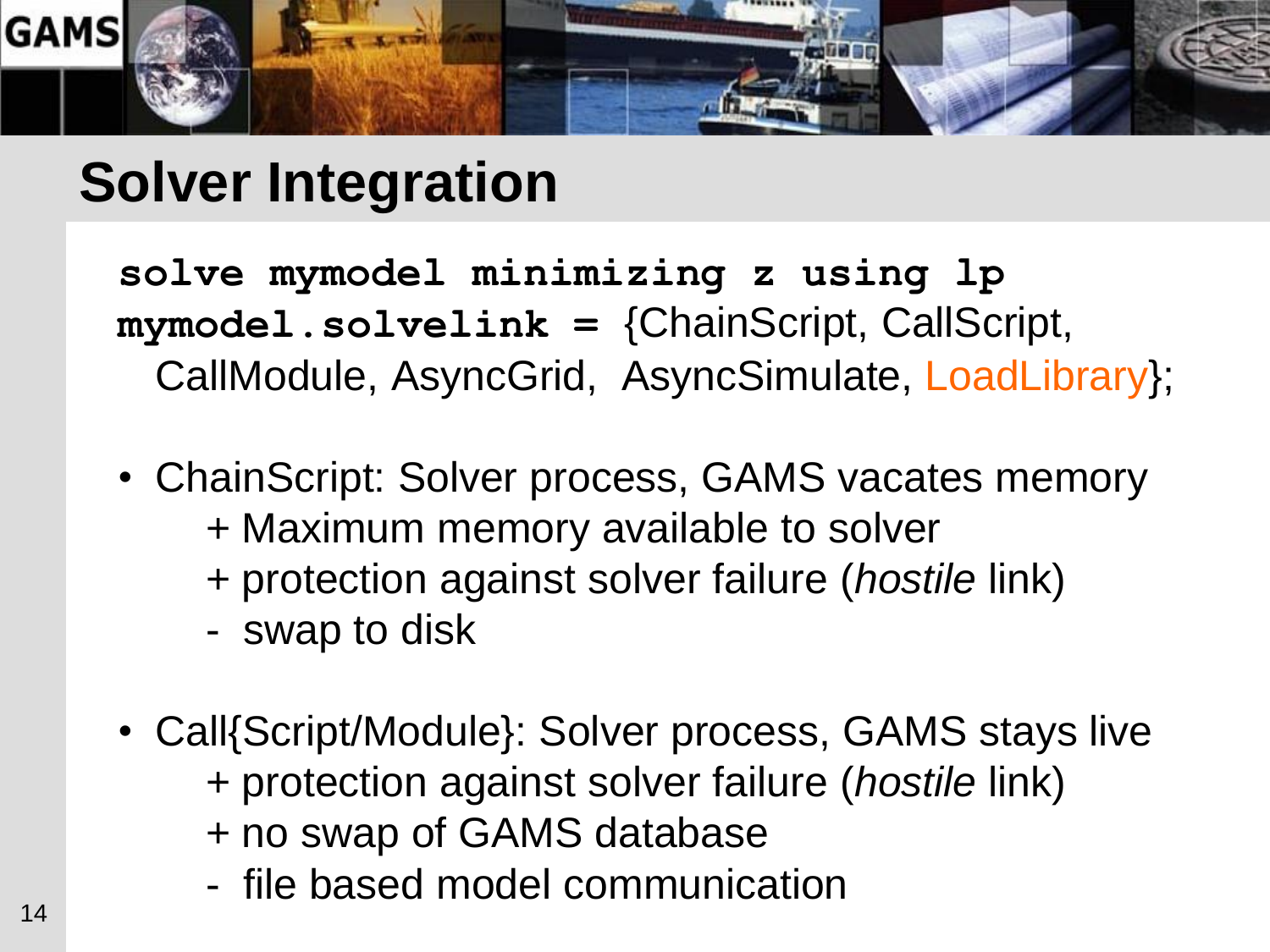

### **Solver Integration – cont.**

- LoadLibrary: Solver DLL in GAMS process + fast memory based model communication + update of model object inside the solver (hot start)
	- not (yet) supported by all solvers
- trnsport.gms (LP) solved 500 times with CPLEX:

```
set ss /s1*s500/; loop(ss,
solve transport minimizing z using lp);
```
- ChainScript: 33.04 s (28.9s)\*
- CallModule: 13.78 s (12.7s)
- LoadLibrary: 2.37 s ( 2.0s)
- Hot Start: 0.37 s ( 0.4s) 15 **\*** without Virus Scanner

Cplex simplex time: 0.2 s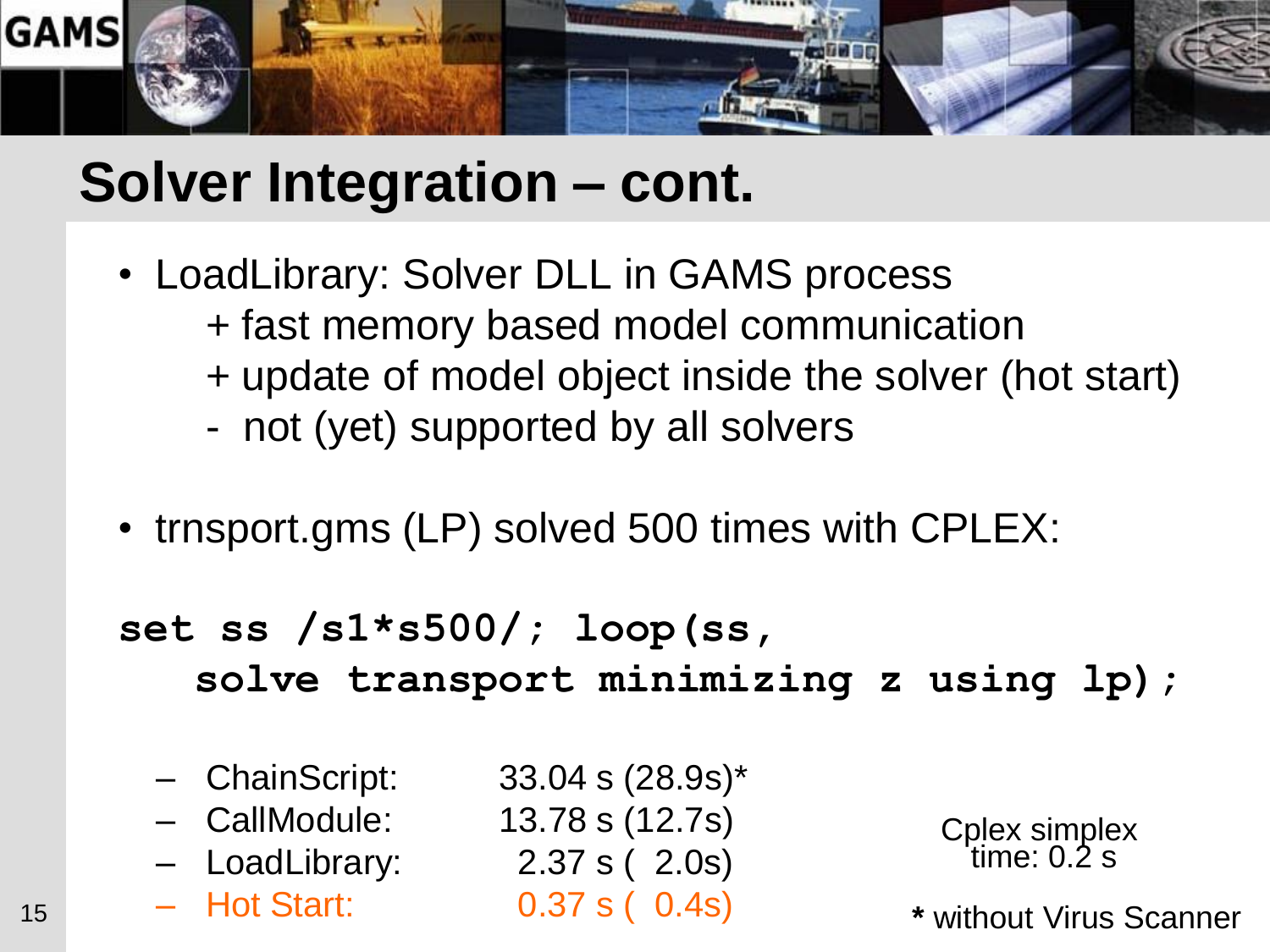

# **Single I/O Object**

- Interfaces to all common programming languages  $C(++)$ ,  $C#$ , Delphi, Java, VB(A), Fortran, Python, … **and** support on all platforms
- In-core communication between GAMS and the solver, making potentially large model scratch files unnecessary
- Make common link codes available inside object
- Support MP and Complementarity Models
- Automatic reformulations
- Open architecture

### **G**ams **M**odeling **O**bject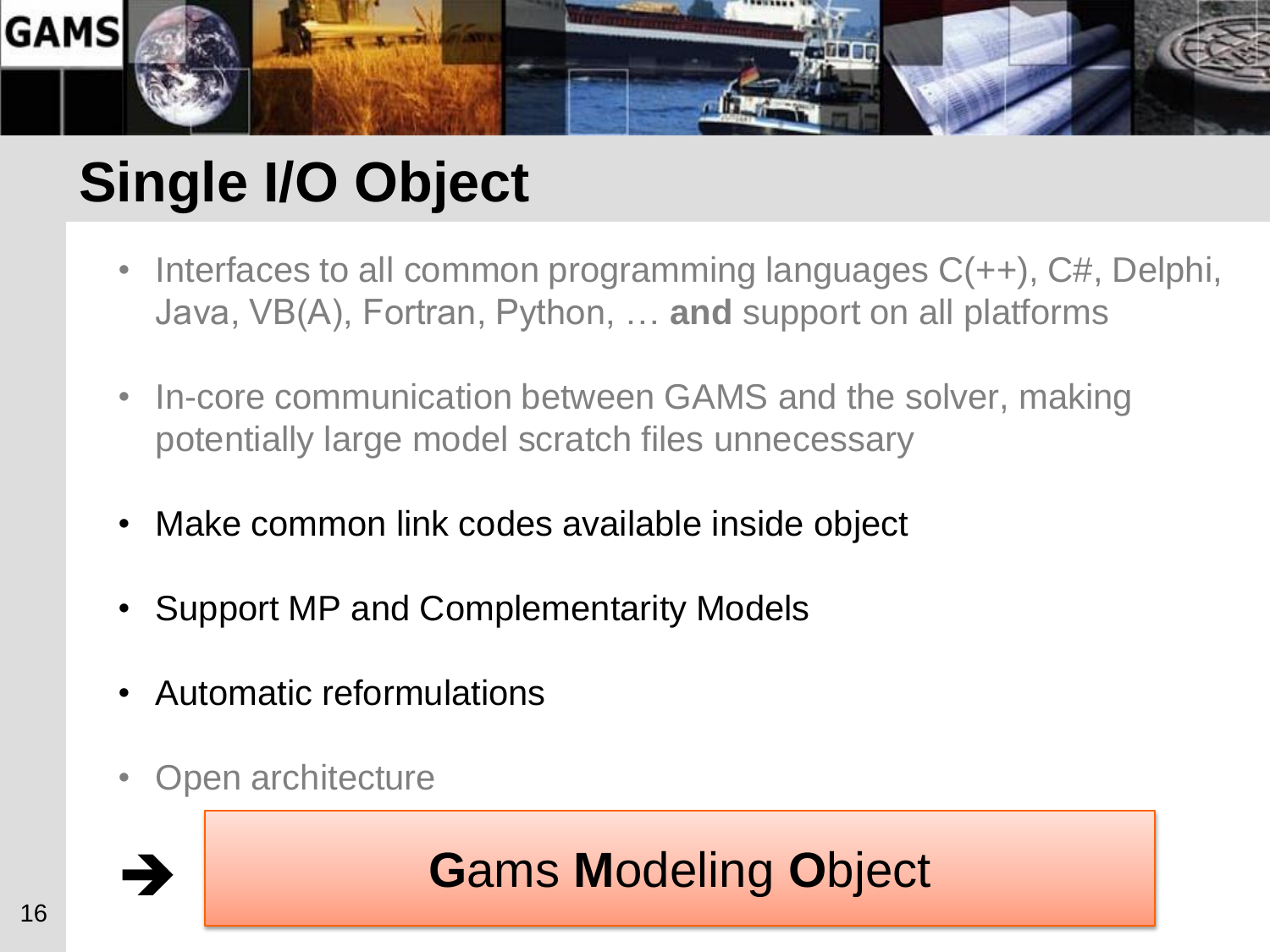

### **In-house**

### GAMS Solver links

- New solver links are done with GMO
	- **Couenne**
	- Gurobi
	- OSI-based links to CPLEX, GUROBI, GLPK, MOSEK, XPRESS
	- …
- Rewrite existing solver links using GMO
	- Coin (Bonmin, Cbc, Ipopt, OS)
	- Lindoglobal
	- **Scip**

- …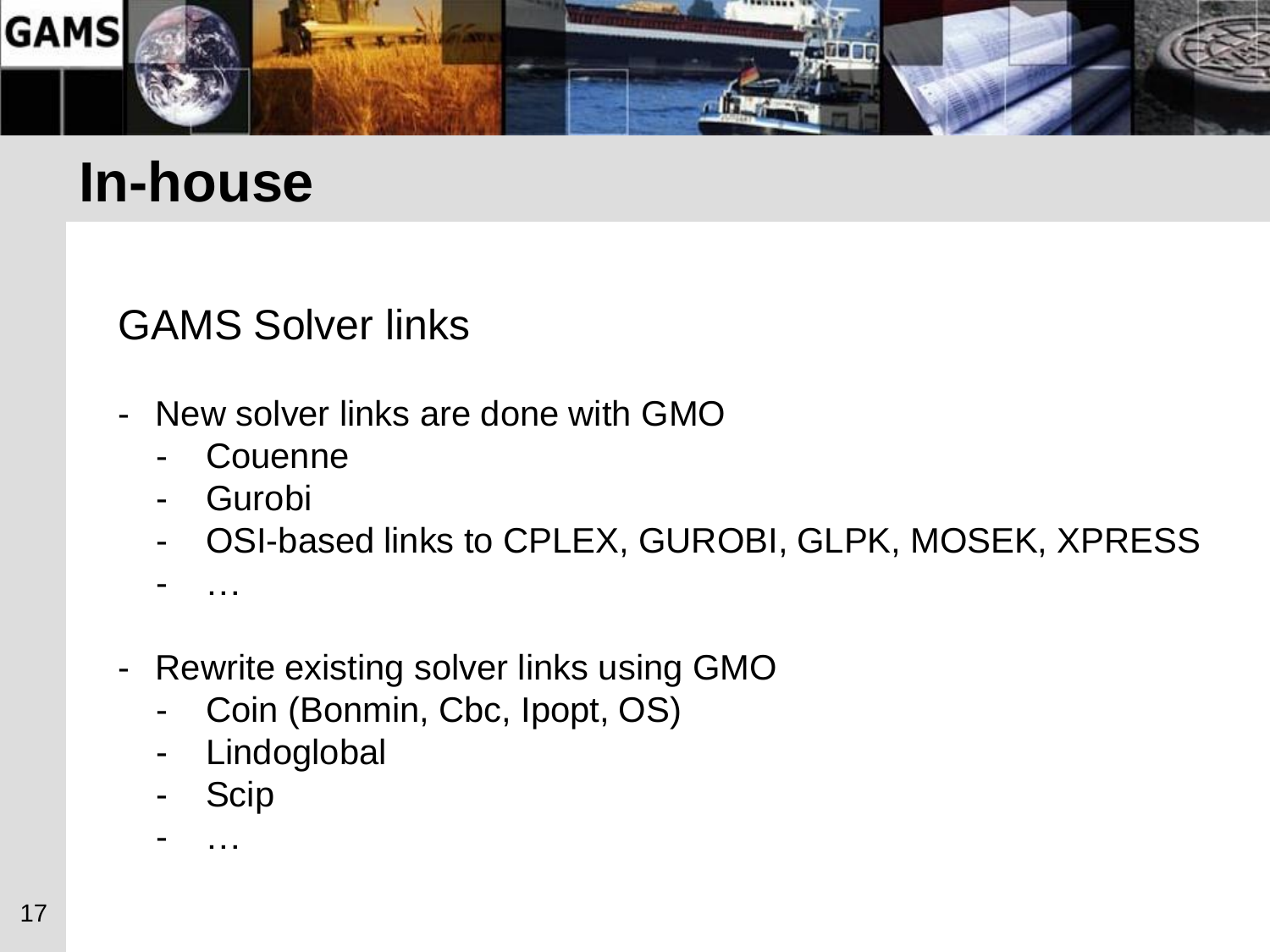

### **GAMS/Gurobi MIP Solver**



- A new MIP Solver with a Pedigree: Zonghao Gu, Edward Rothberg, and Robert Bixby former members of CPLEX' R&D team
- The Gurobi MIP solver
	- includes shared memory parallelism
	- is capable of simultaneously exploiting any number of cores
	- has a deterministic implementation
- GAMS/Gurobi link uses C Interface to GMO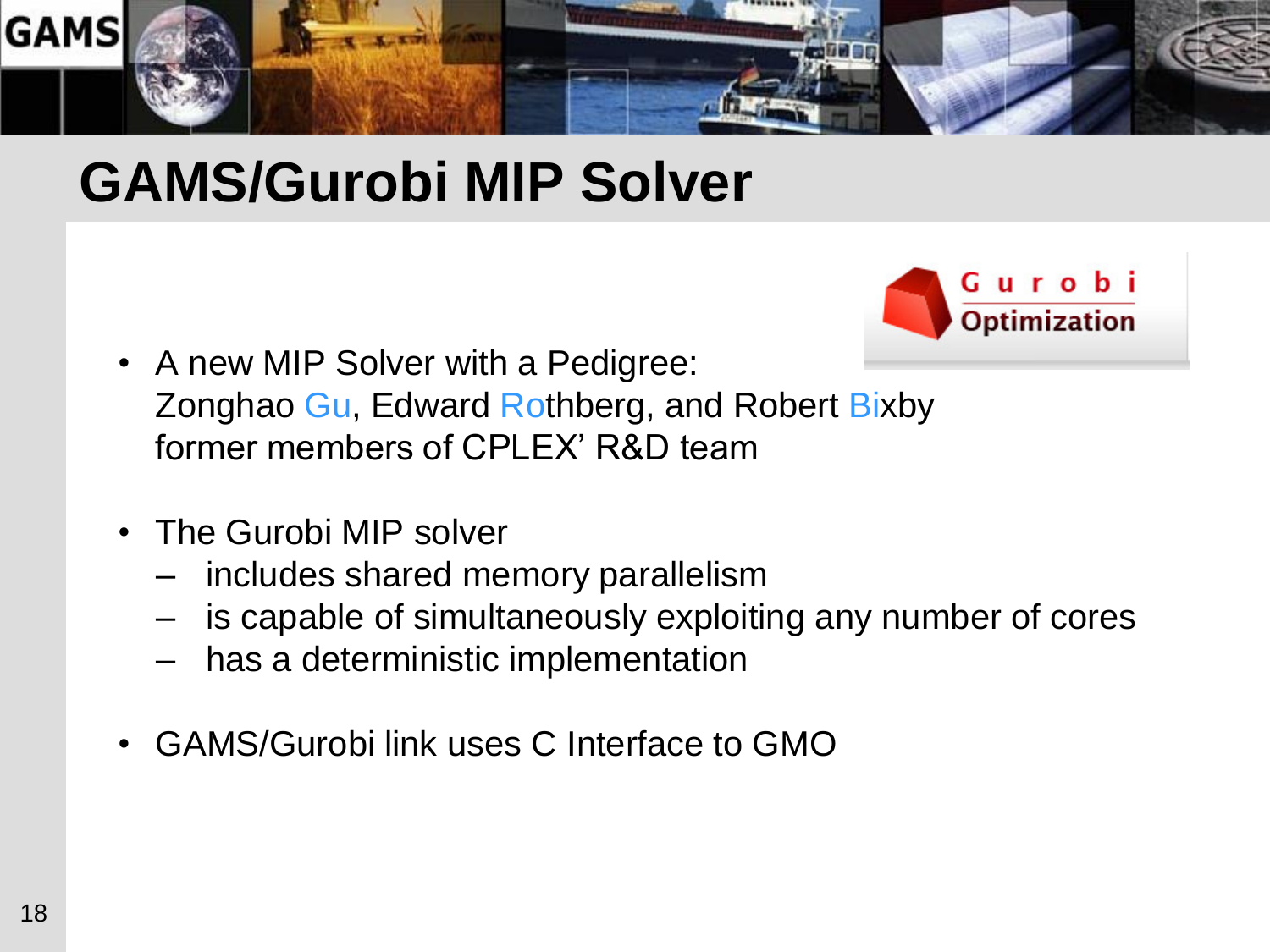

### **O**pen **S**olver **I**nterface**-based links**



<http://projects.coin-or.org/Osi>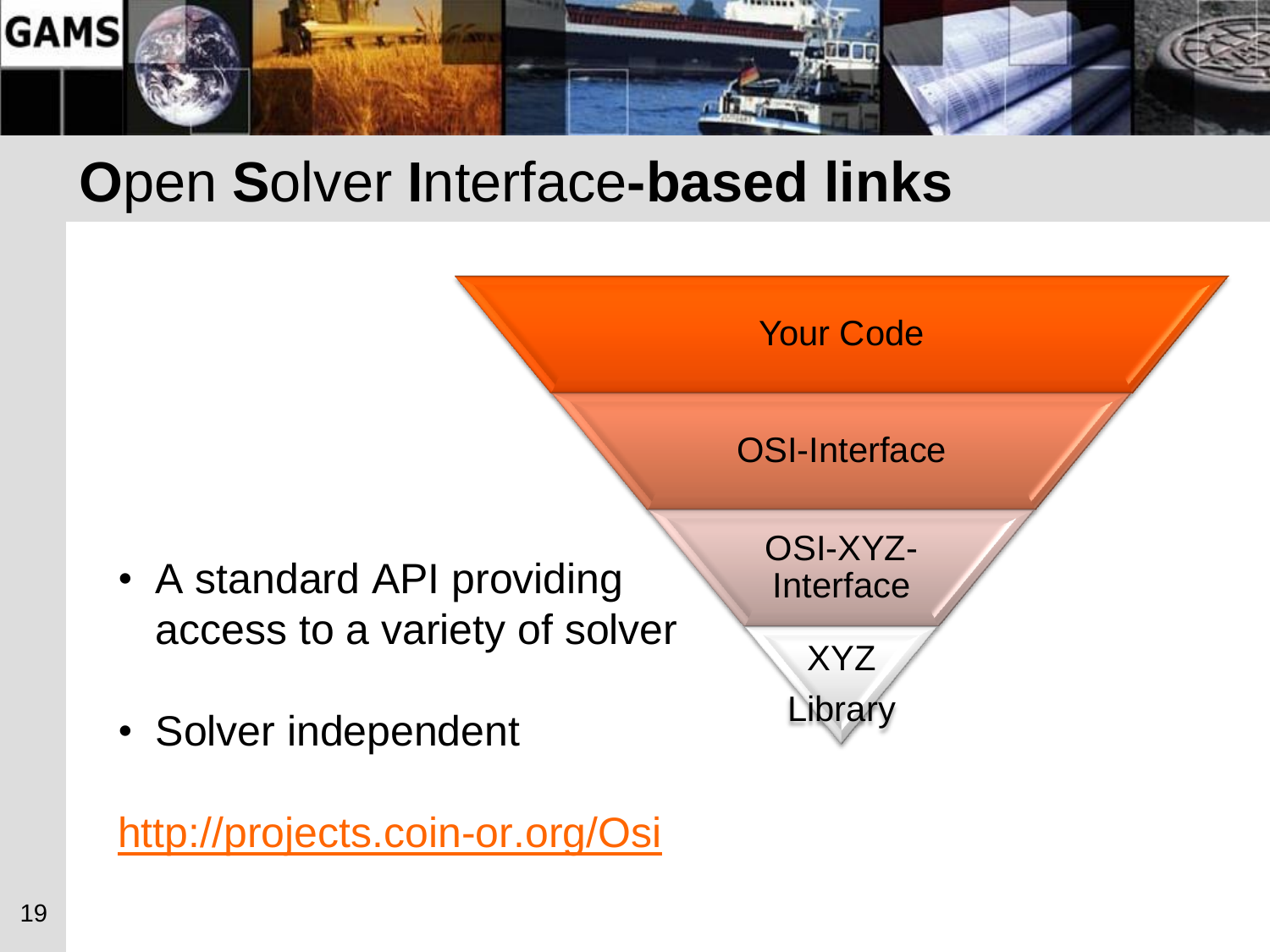

### **O**pen **S**olver **I**nterface**-based links**



use C++ interface to GMO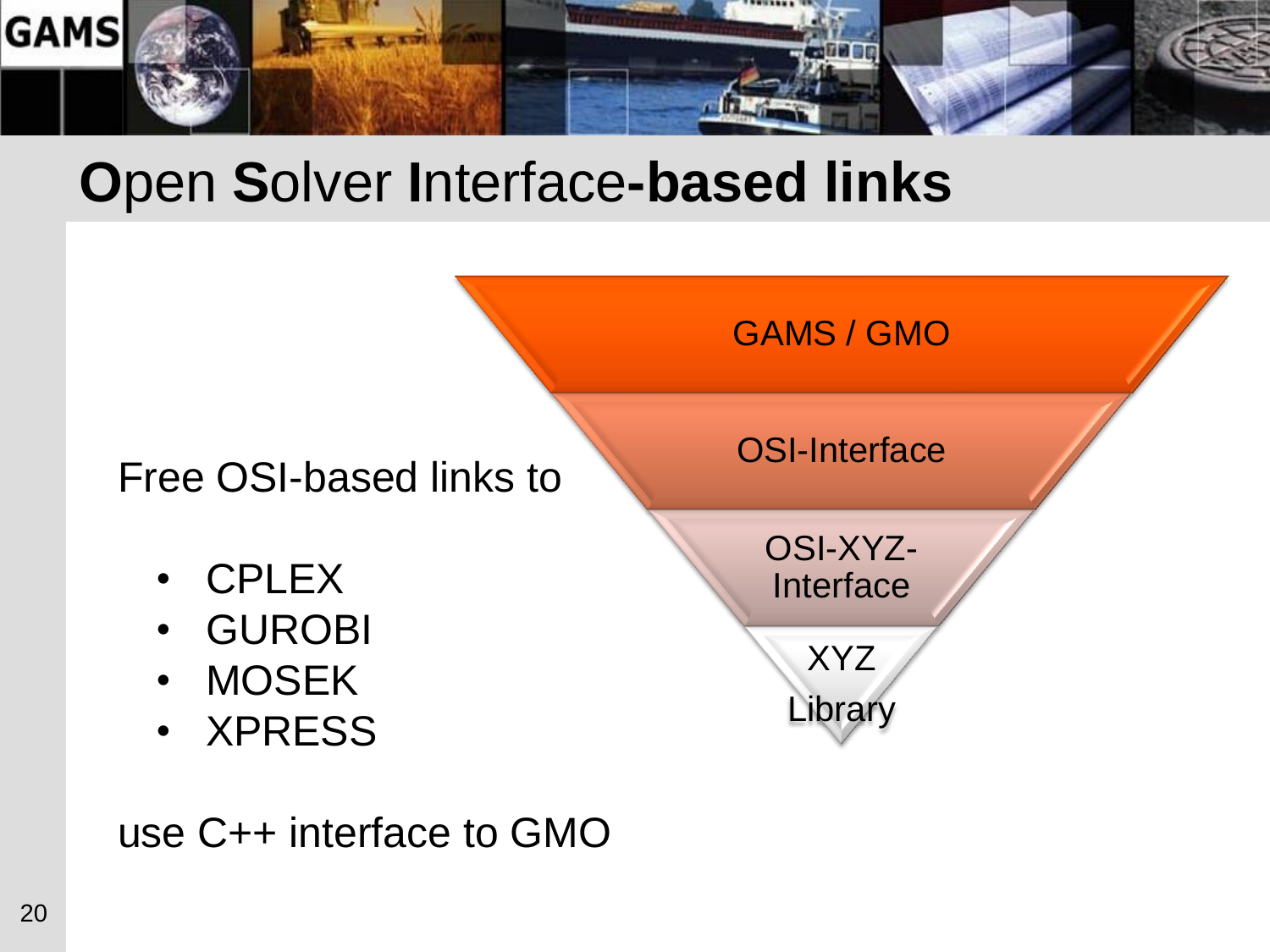

# **Single I/O Object**

- Interfaces to all common programming languages  $C(++)$ ,  $C#$ , Delphi, Java, VB(A), Fortran, Python, … **and** support on all platforms
- In-core communication between GAMS and the solver, making potentially large model scratch files unnecessary
- Make common link codes available inside object
- Support MP and Complementarity Models
- Automatic reformulations
- Open architecture

### **G**ams **M**odeling **O**bject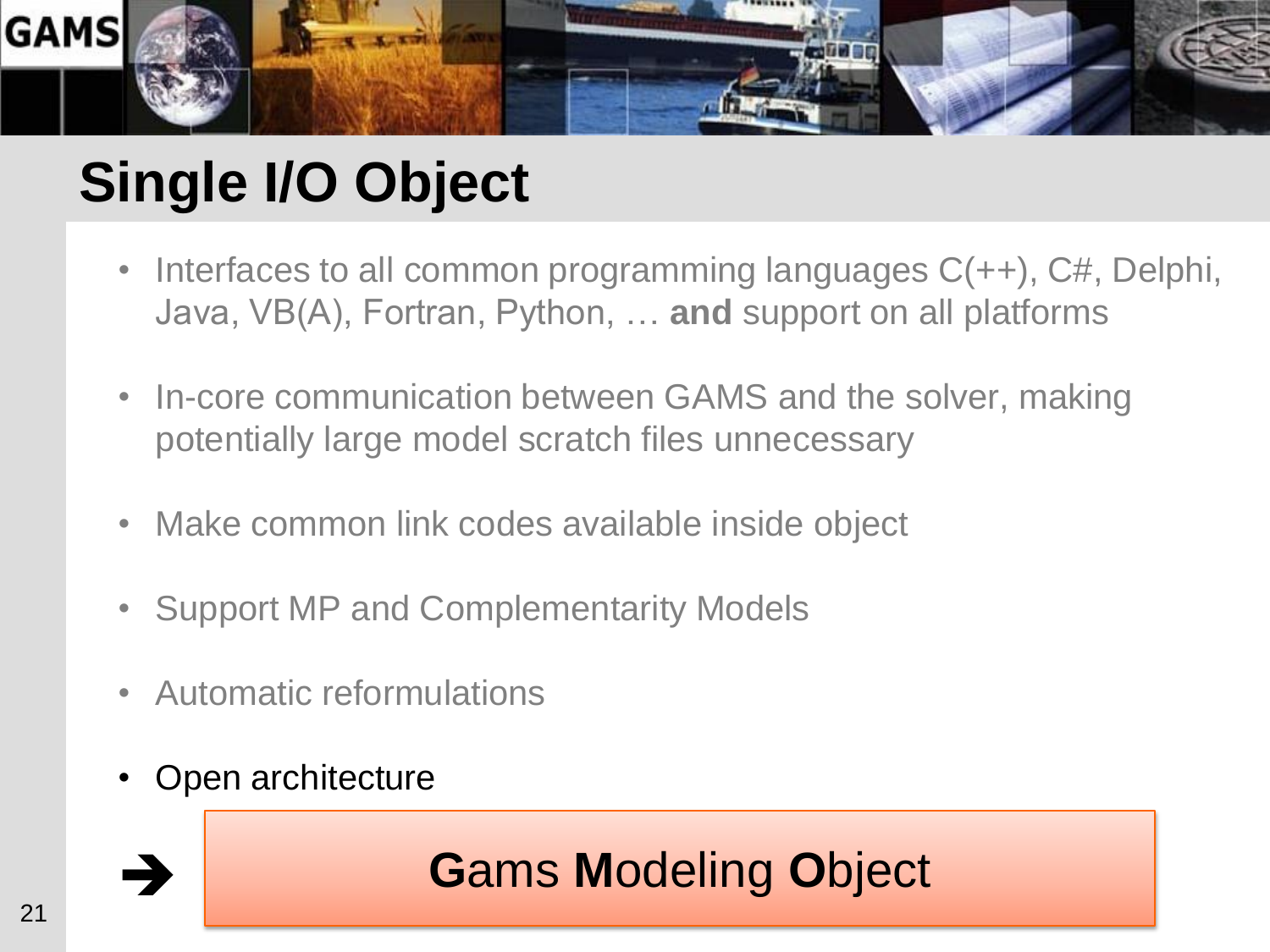

### **External**

Open architecture

- Detach GMO from 'GAMS Environment'
- Ease linking of experimental solvers to GAMS
- Simplify to use GAMS as one piece of a puzzle
- E.g. sophisticated solvers use basic MP technology:
	- SBB (B&B requires NLP technology)
	- DICOPT (OA requires NLP+MIP)
	- BARON (requires NLP+LP)
	- LogMip (NLP+MIP)
	- DEA (LP)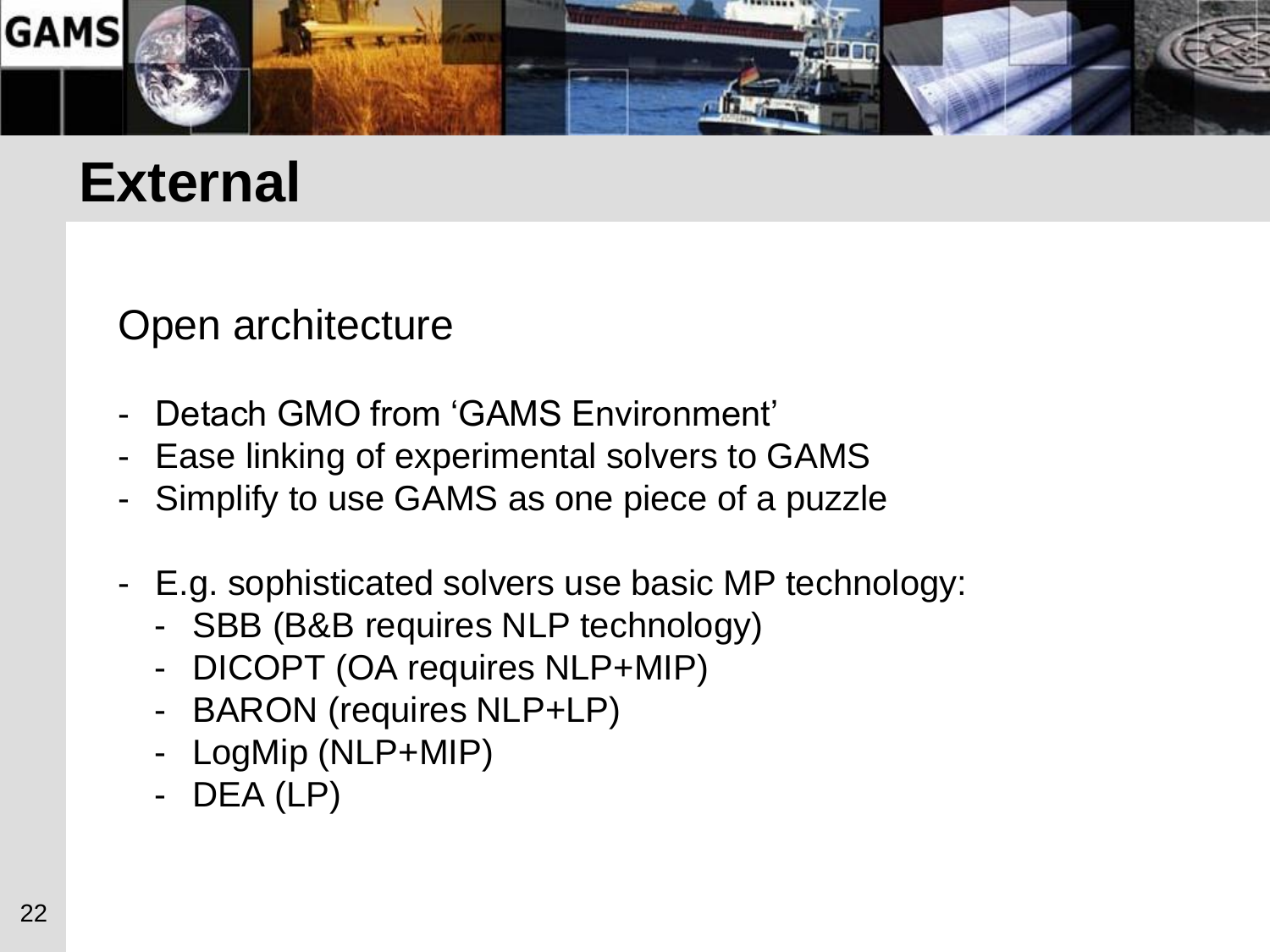

### **'Efficient' Implementation of B&B**

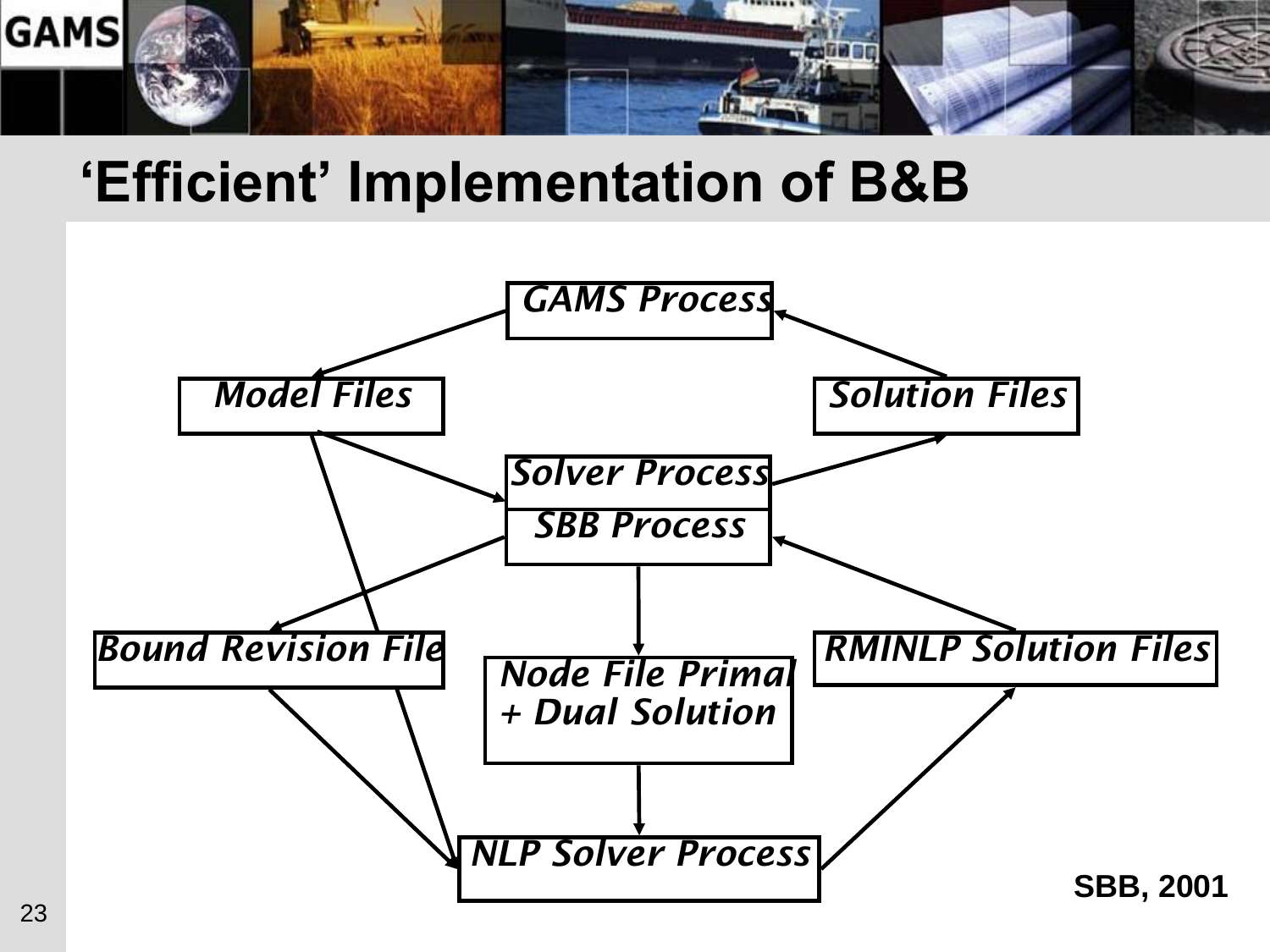

### **'Efficient' Implementation of B&B**

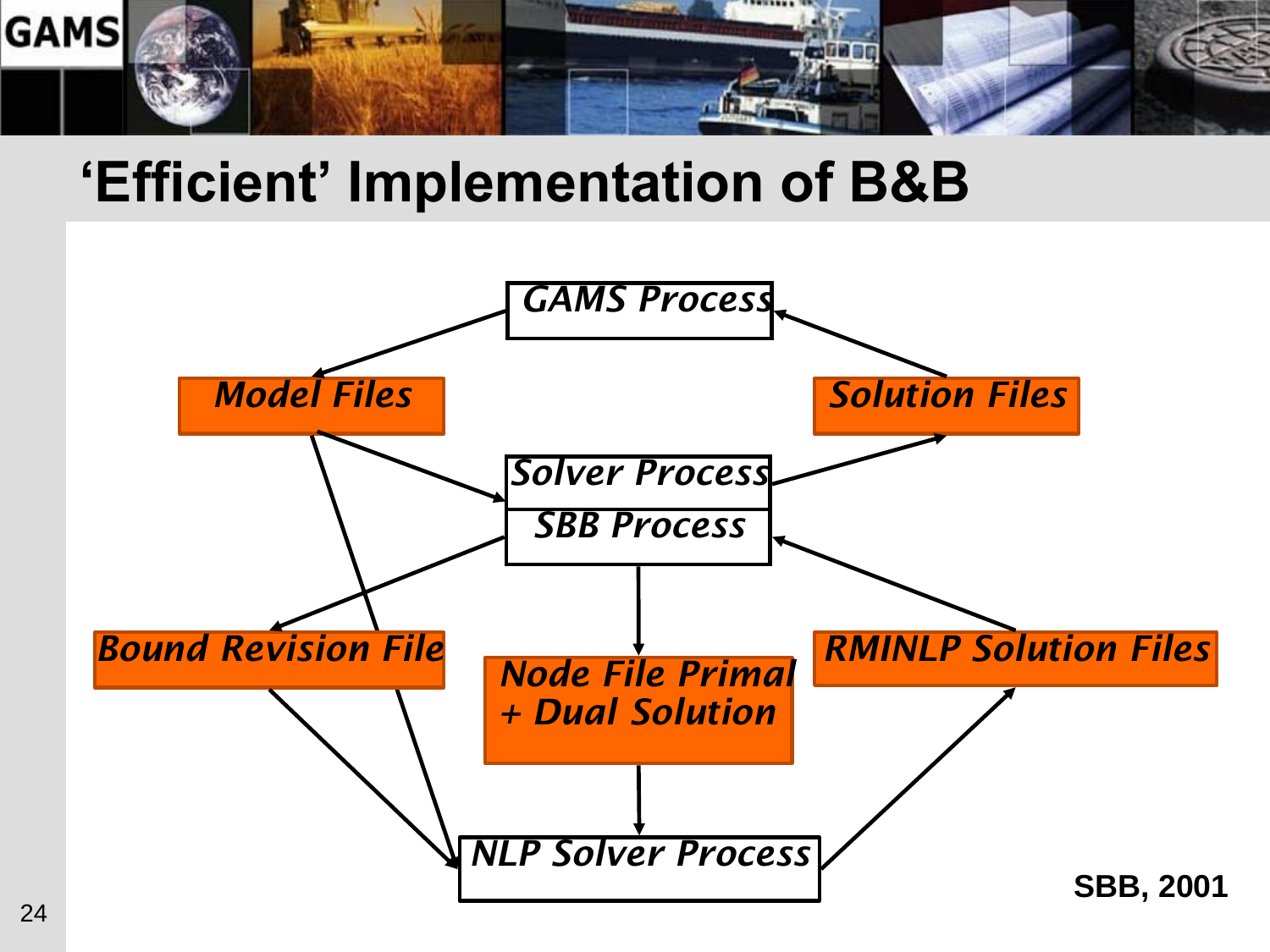

### **'Efficient' Implementation of B&B**

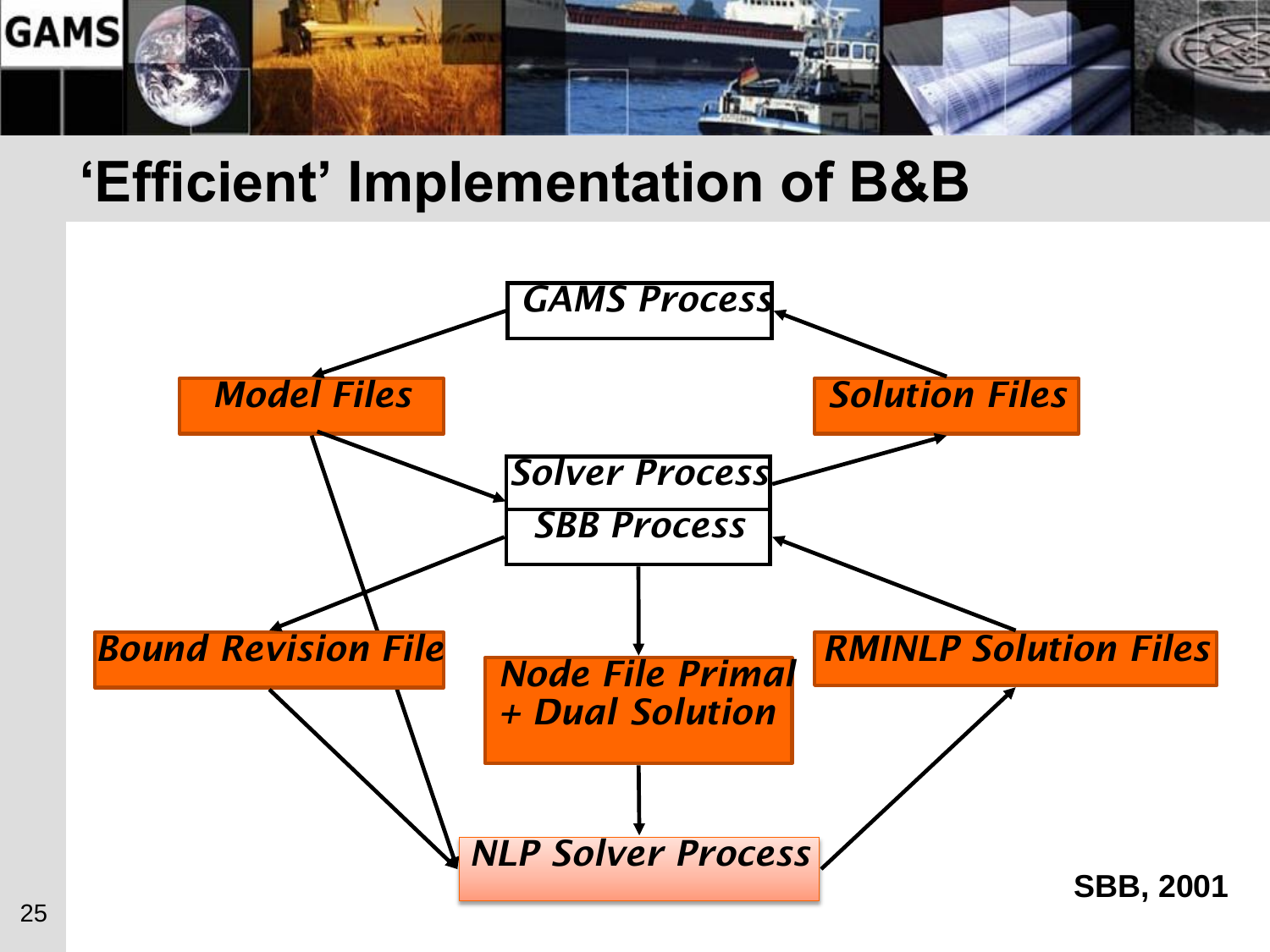

### **Dicopt (Outer Approximation)**

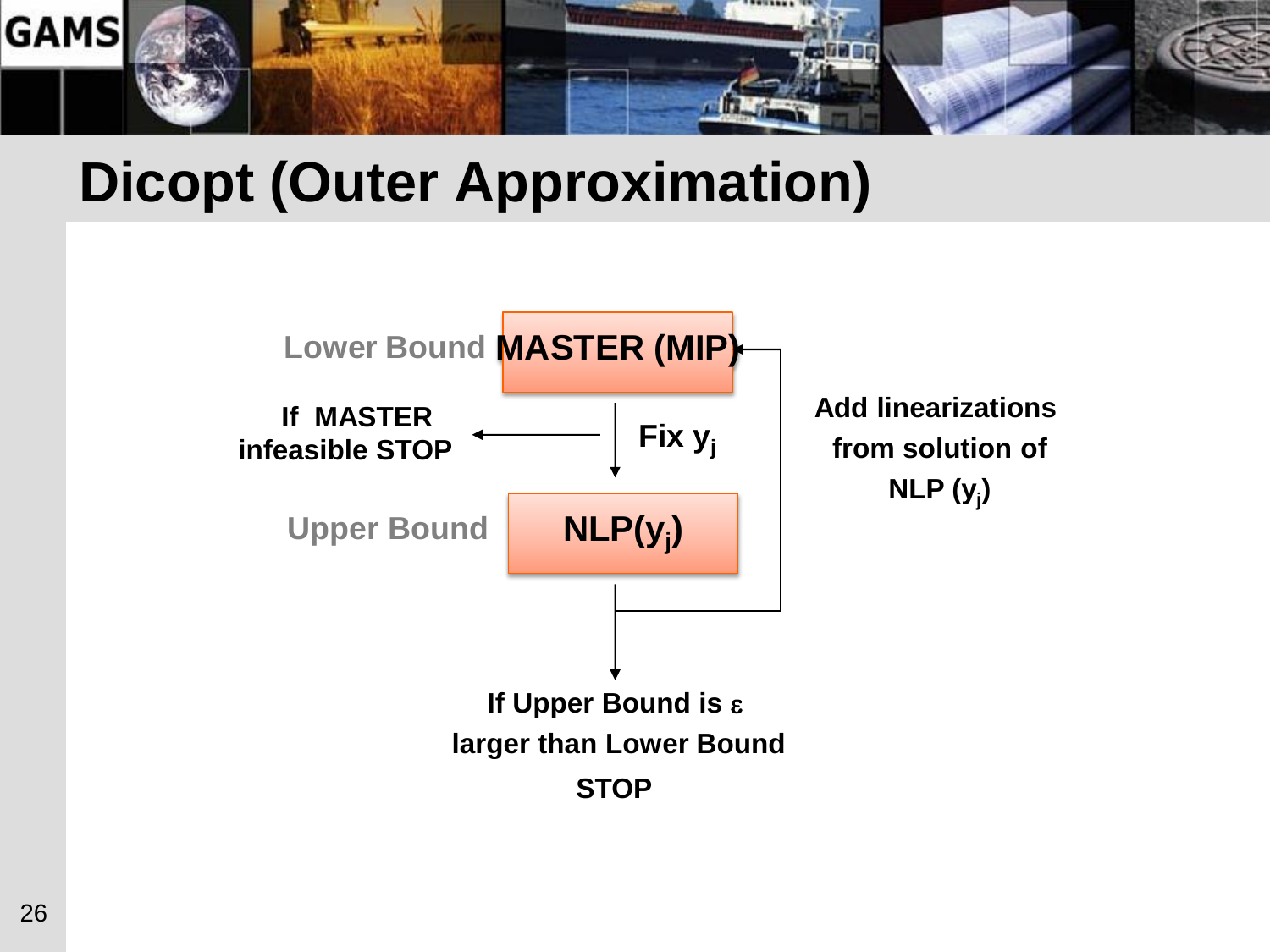

### **Series of NLP and MIP solves**

|       |         | DICOPT: Log File: |          |        |                   |        |
|-------|---------|-------------------|----------|--------|-------------------|--------|
| Major | Major   | Objective         | CPU time | Itera- | Evaluation Solver |        |
| Step  | Iter    | Function          | (Sec)    | tions  | Errors            |        |
| NLP   | 1       | 1.04923           | 0.02     | 38     | ο                 | conopt |
| MIP   | 1       | 9.07274           | 0.09     | 28     | о                 | cplex  |
| NLP   | 2       | *Infeas*          | 0.00     | 10     | о                 | conopt |
| MIP   | 2       | 13.02091          | 0.13     | 32     | 0                 | cplex  |
| NLP   | 3       | 1.26864<          | 0.03     | 27     | о                 | conopt |
| MIP   | 3       | 13.93760          | 0.11     | 29     | ο                 | cplex  |
| NLP   | 4       | *Infeas*          | 0.02     | 7      | о                 | conopt |
| MIP   | 4       | 13.99258          | 0.11     | 19     | ο                 | cplex  |
| NLP   | 5       | *Infeas*          | 0.02     | 13     | о                 | conopt |
| MIP   | 5       | 21.03812          | 0.11     | 23     | ο                 | cplex  |
| NLP   | 6       | 1.26864           | 0.02     | 17     | 0                 | conopt |
|       | DICOPT: | Terminating       |          |        |                   |        |

- Lots of file writing and reading to communicate between Dicopt, MIP, and NLP solver
- Basically start a whole new process over and over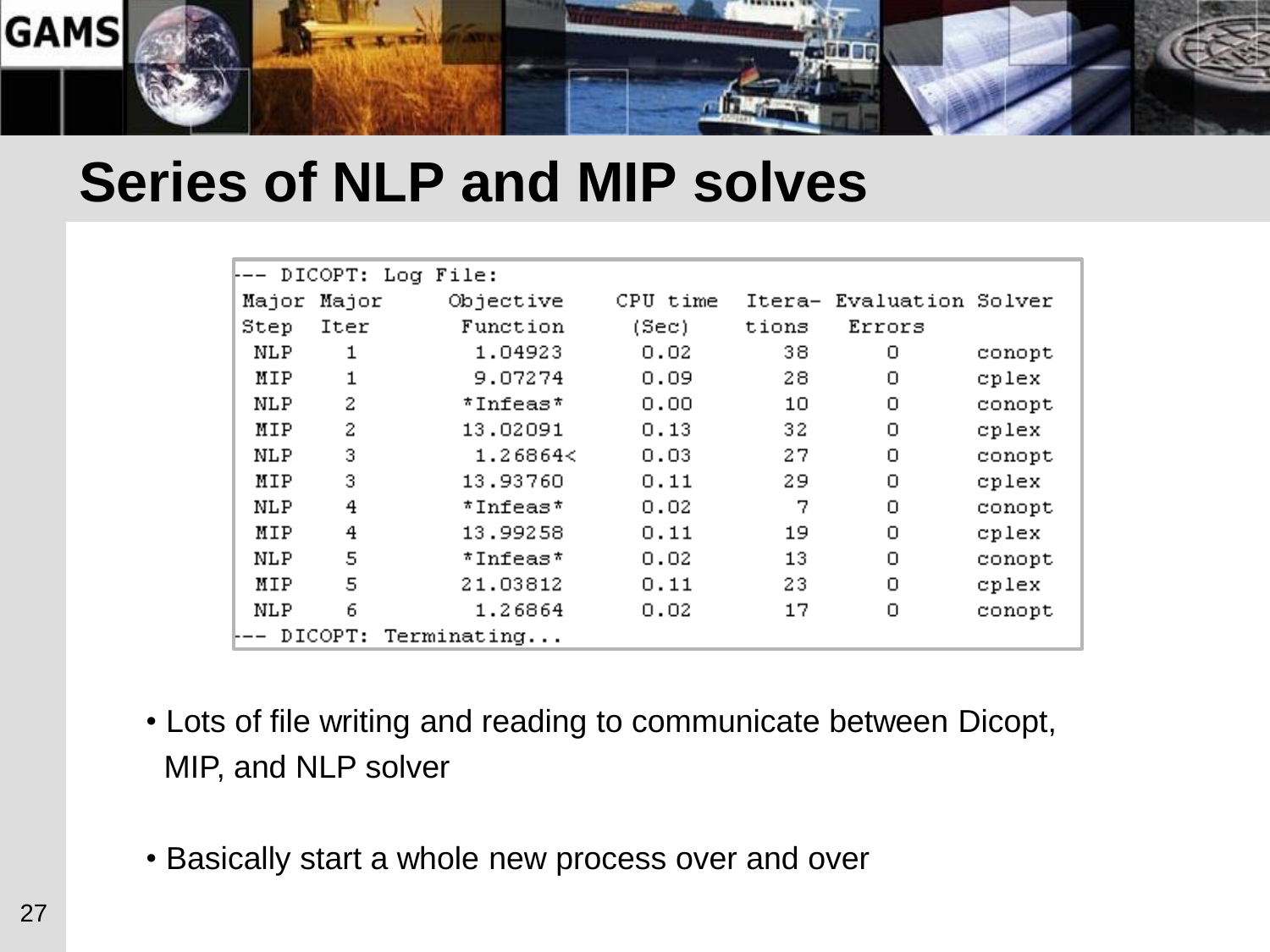

### **New Dicopt Implementation**

Joined work with Ignacio Grossmann, Juan Pablo Ruiz (Carnegie Mellon University)

- Object Oriented
- Use C++ Interface to GMO
- Use standardized solver interface to call NLP/MIP solver in-core (pass GMO "handle" on to solver)
- Algorithmic improvements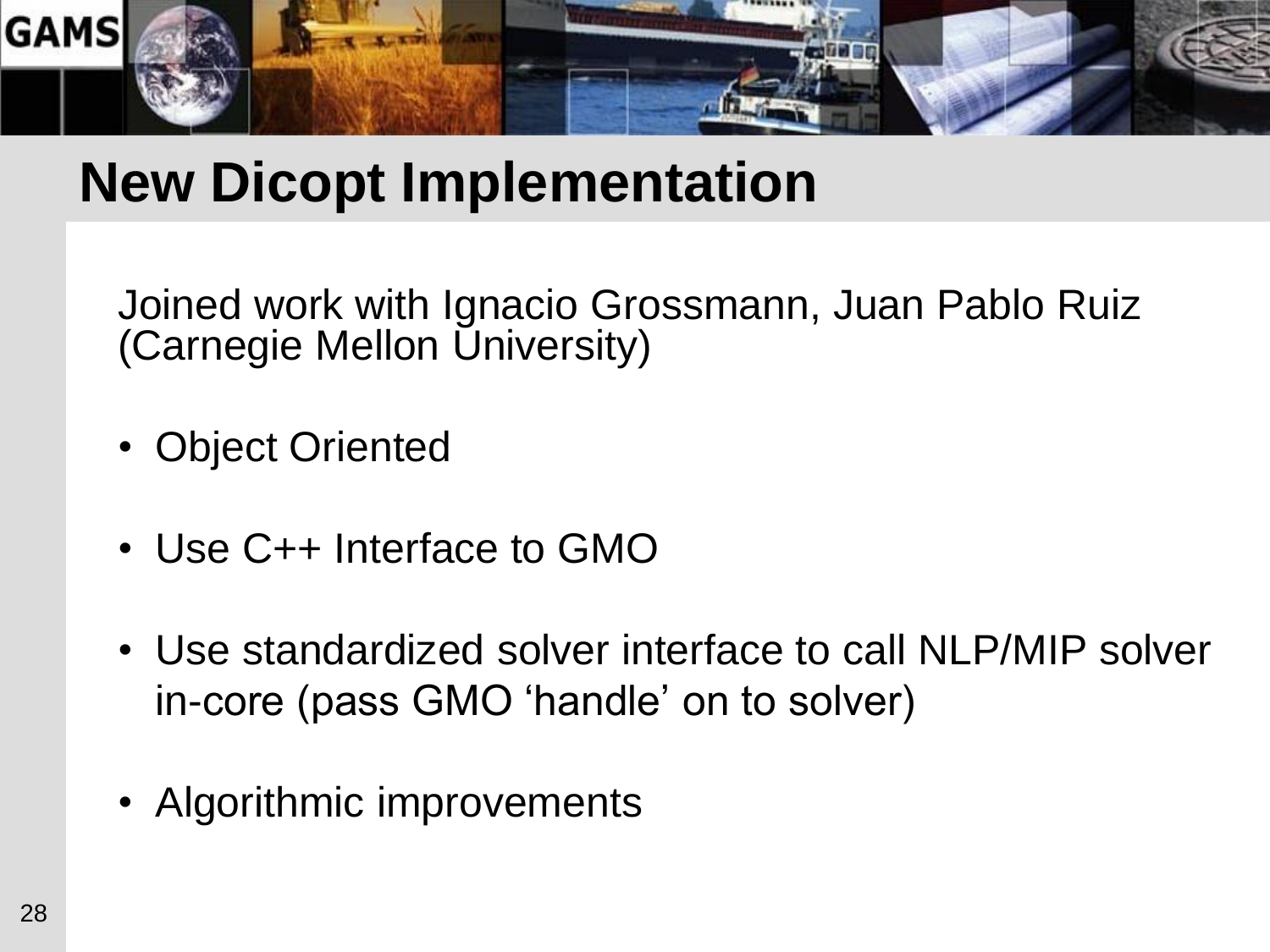

### **Summary**

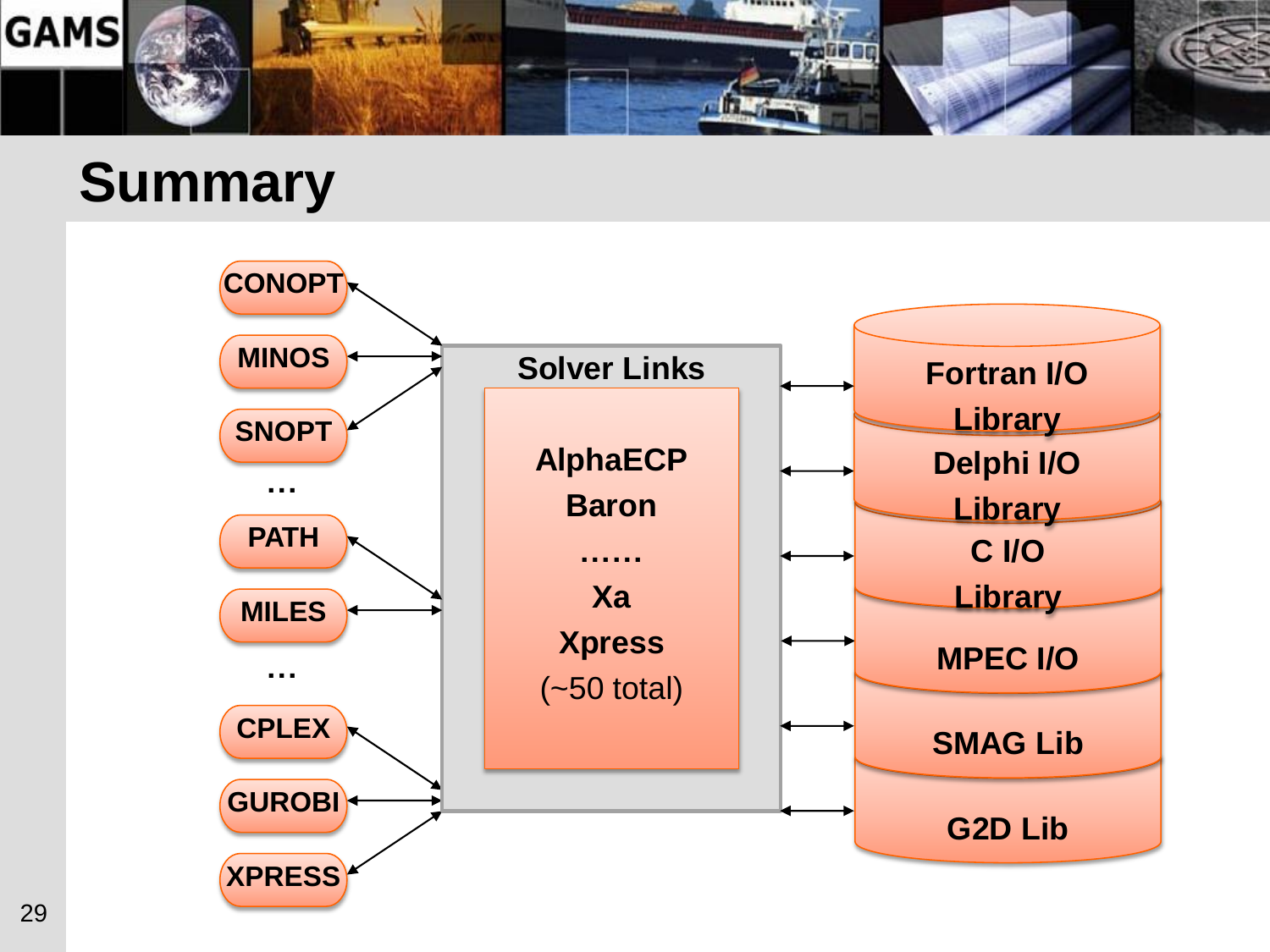

### **Summary**

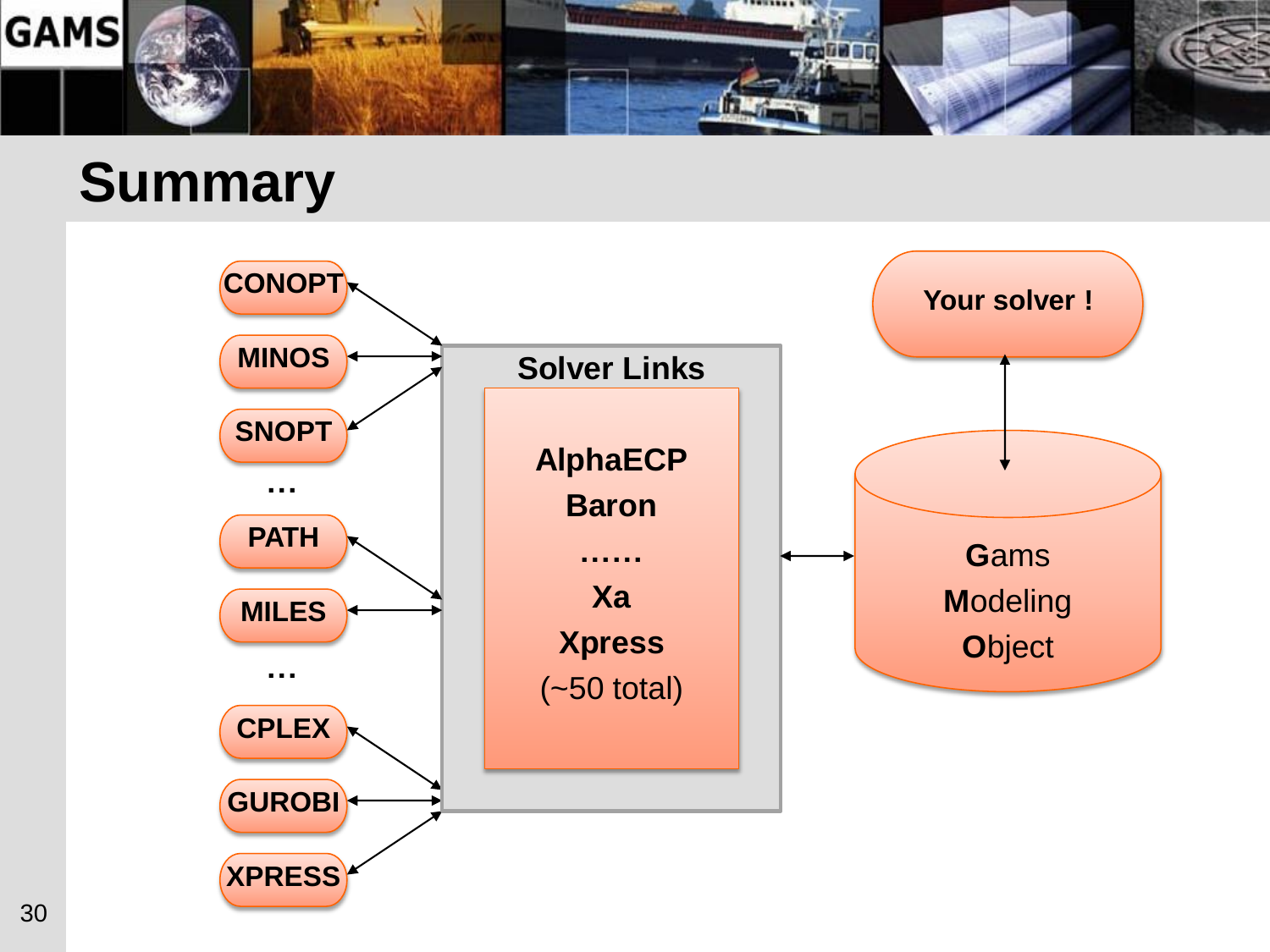

### **Summary**

- GMO is part of GAMS distribution
- GMO is used by a variety of / will be used by all GAMS Solver Links
- GMO eases maintenance and makes development process more flexible
- GMO allows academics to quickly link their algorithm to GAMS
	- Use GAMS performance tools
	- Use GAMS QA tests
- GMO interfaces are not yet public but alpha version can be made available on request